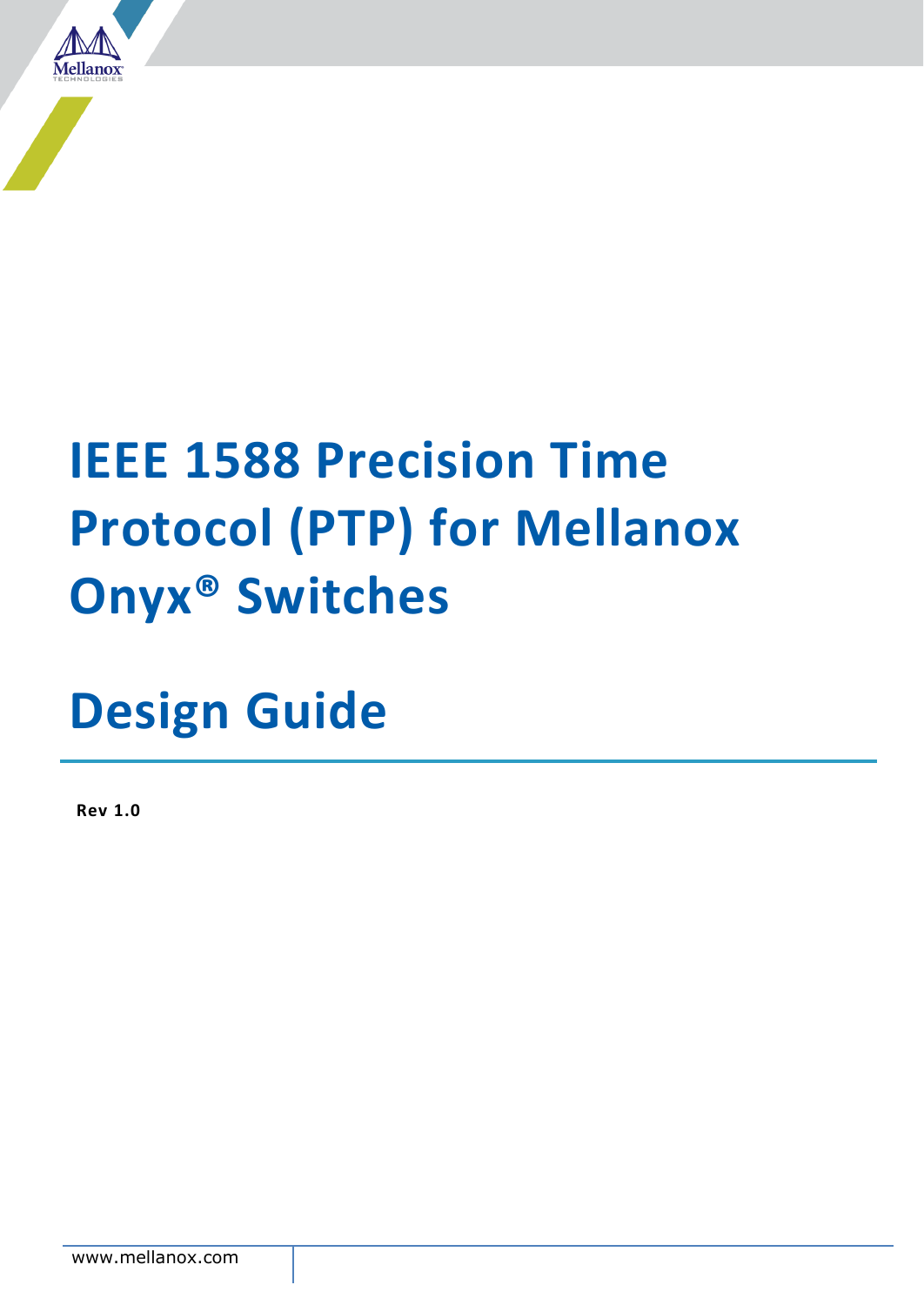

NOTE:

THIS HARDWARE, SOFTWARE OR TEST SUITE PRODUCT ("PRODUCT(S)") AND ITS RELATED DOCUMENTATION ARE PROVIDED BY MELLANOX TECHNOLOGIES "AS-IS" WITH ALL FAULTS OF ANY KIND AND SOLELY FOR THE PURPOSE OF AIDING THE CUSTOMER IN TESTING APPLICATIONS THAT USE THE PRODUCTS IN DESIGNATED SOLUTIONS. THE CUSTOMER'S MANUFACTURING TEST ENVIRONMENT HAS NOT MET THE STANDARDS SET BY MELLANOX TECHNOLOGIES TO FULLY QUALIFY THE PRODUCT(S) AND/OR THE SYSTEM USING IT. THEREFORE, MELLANOX TECHNOLOGIES CANNOT AND DOES NOT GUARANTEE OR WARRANT THAT THE PRODUCTS WILL OPERATE WITH THE HIGHEST QUALITY. ANY EXPRESS OR IMPLIED WARRANTIES, INCLUDING, BUT NOT LIMITED TO, THE IMPLIED WARRANTIES OF MERCHANTABILITY, FITNESS FOR A PARTICULAR PURPOSE AND NONINFRINGEMENT ARE DISCLAIMED. IN NO EVENT SHALL MELLANOX BE LIABLE TO CUSTOMER OR ANY THIRD PARTIES FOR ANY DIRECT, INDIRECT, SPECIAL, EXEMPLARY, OR CONSEQUENTIAL DAMAGES OF ANY KIND (INCLUDING, BUT NOT LIMITED TO, PAYMENT FOR PROCUREMENT OF SUBSTITUTE GOODS OR SERVICES; LOSS OF USE, DATA, OR PROFITS; OR BUSINESS INTERRUPTION) HOWEVER CAUSED AND ON ANY THEORY OF LIABILITY, WHETHER IN CONTRACT, STRICT LIABILITY, OR TORT (INCLUDING NEGLIGENCE OR OTHERWISE) ARISING IN ANY WAY FROM THE USE OF THE PRODUCT(S) AND RELATED DOCUMENTATION EVEN IF ADVISED OF THE POSSIBILITY OF SUCH DAMAGE.



Mellanox Technologies 350 Oakmead Parkway Suite 100 Sunnyvale, CA 94085 U.S.A. www.mellanox.com Tel: (408) 970-3400 Fax: (408) 970-3403

© Copyright 2020. Mellanox Technologies Ltd. All Rights Reserved.

Mellanox®, Mellanox logo, Mellanox Open Ethernet®, LinkX®, Mellanox Spectrum®, Mellanox Virtual Modular Switch®, MetroDX®, MetroX®, MLNX-OS®, ONE SWITCH. A WORLD OF OPTIONS®, Open Ethernet logo, Spectrum logo, Switch-IB®, SwitchX®, UFM®, and Virtual Protocol Interconnect® are registered trademarks of Mellanox Technologies, Ltd.

For the complete and most updated list of Mellanox trademarks, visit http://www.mellanox.com/page/trademarks.

All other trademarks are property of their respective owners.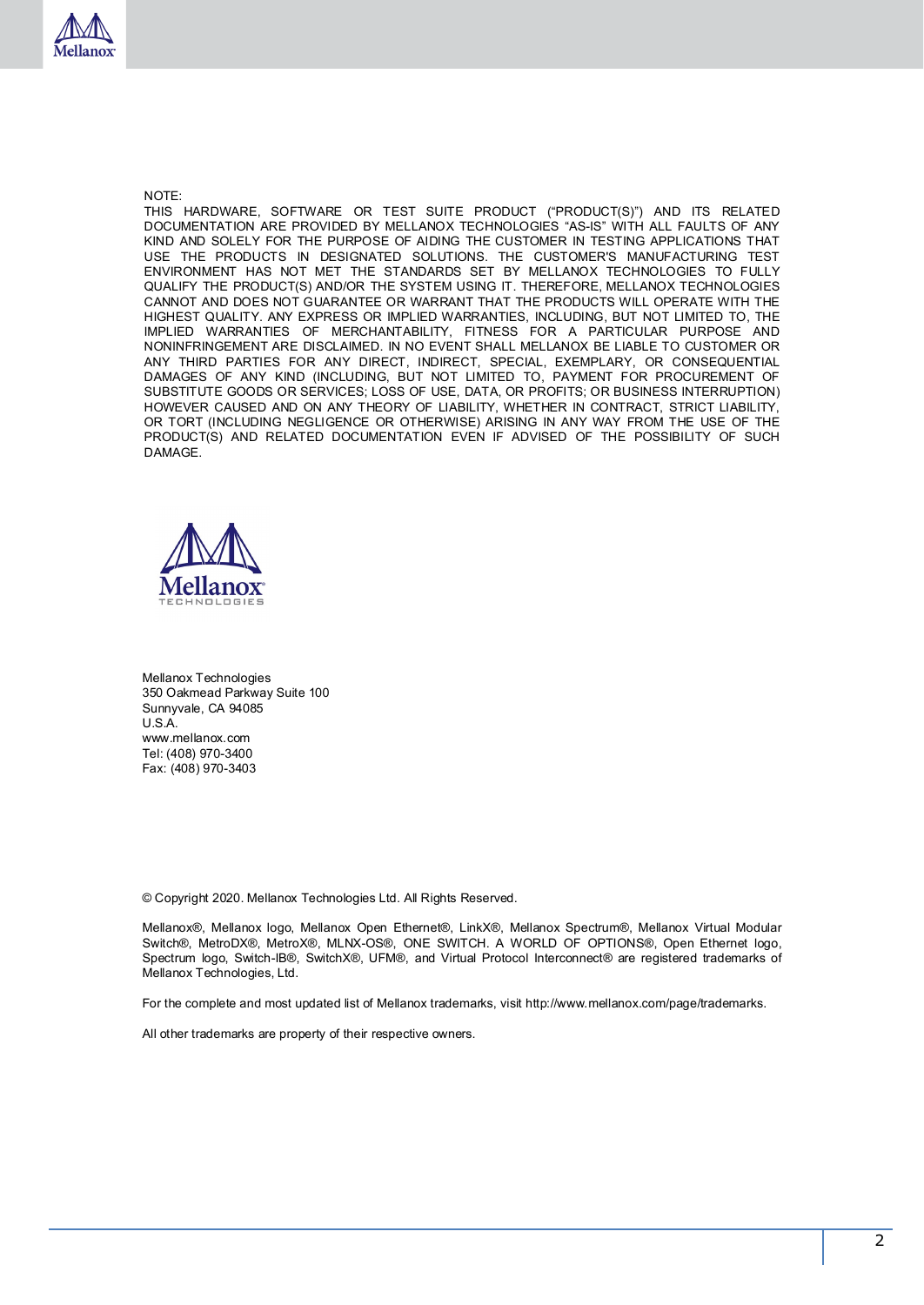

# **Table of Contents**

| 1               |      |  |
|-----------------|------|--|
| 2               |      |  |
| 3               |      |  |
| 4               |      |  |
| 5               |      |  |
| 6               |      |  |
| 7               |      |  |
| 8               |      |  |
| 9               |      |  |
|                 |      |  |
| 11              |      |  |
| 12 <sup>1</sup> |      |  |
| 13              |      |  |
| 14              |      |  |
| 15              |      |  |
|                 |      |  |
| 16              |      |  |
| 17              |      |  |
| 18              |      |  |
|                 | 18.1 |  |
|                 | 18.2 |  |
|                 | 18.3 |  |
|                 | 18.4 |  |
|                 | 18.5 |  |
|                 | 18.6 |  |
|                 | 18.7 |  |
|                 | 18.8 |  |
|                 | 18.9 |  |
|                 |      |  |
|                 |      |  |
|                 |      |  |
| 19              |      |  |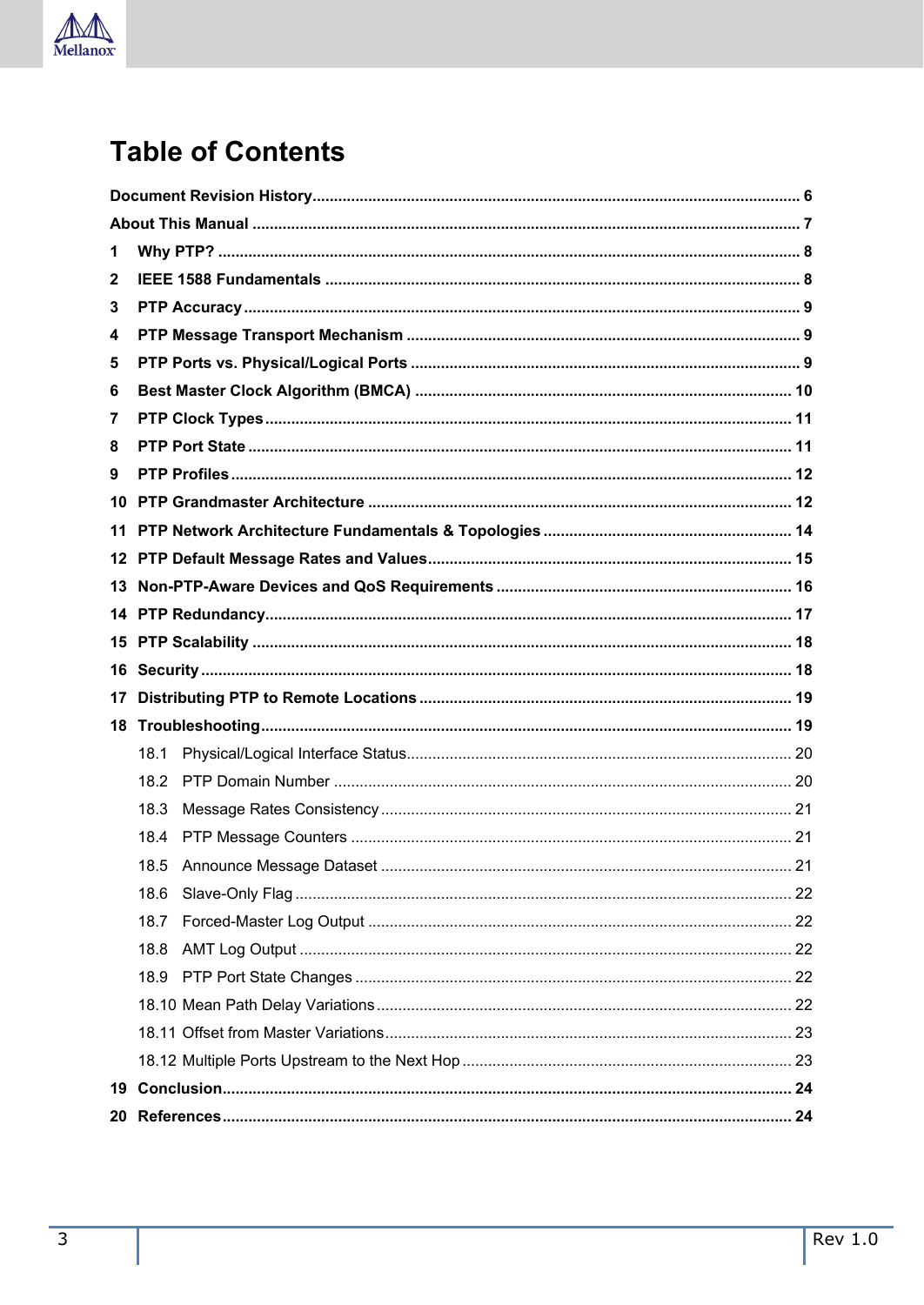

# **List of Figures**

| Figure 1. High-Level Network Diagram: PTP Grandmasters Connected to the Leaf/TOR 14 |  |
|-------------------------------------------------------------------------------------|--|
|                                                                                     |  |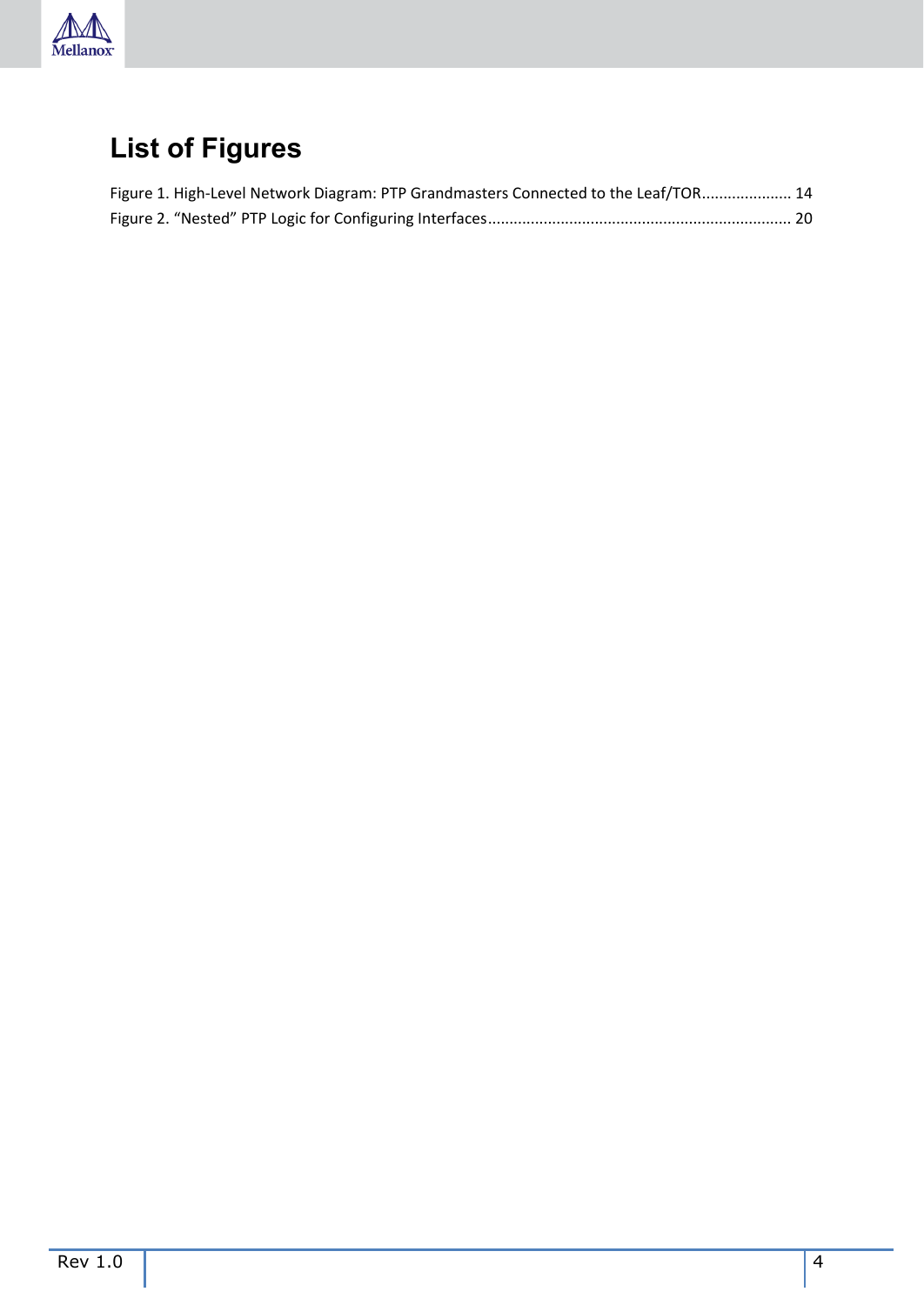

## **List of Tables**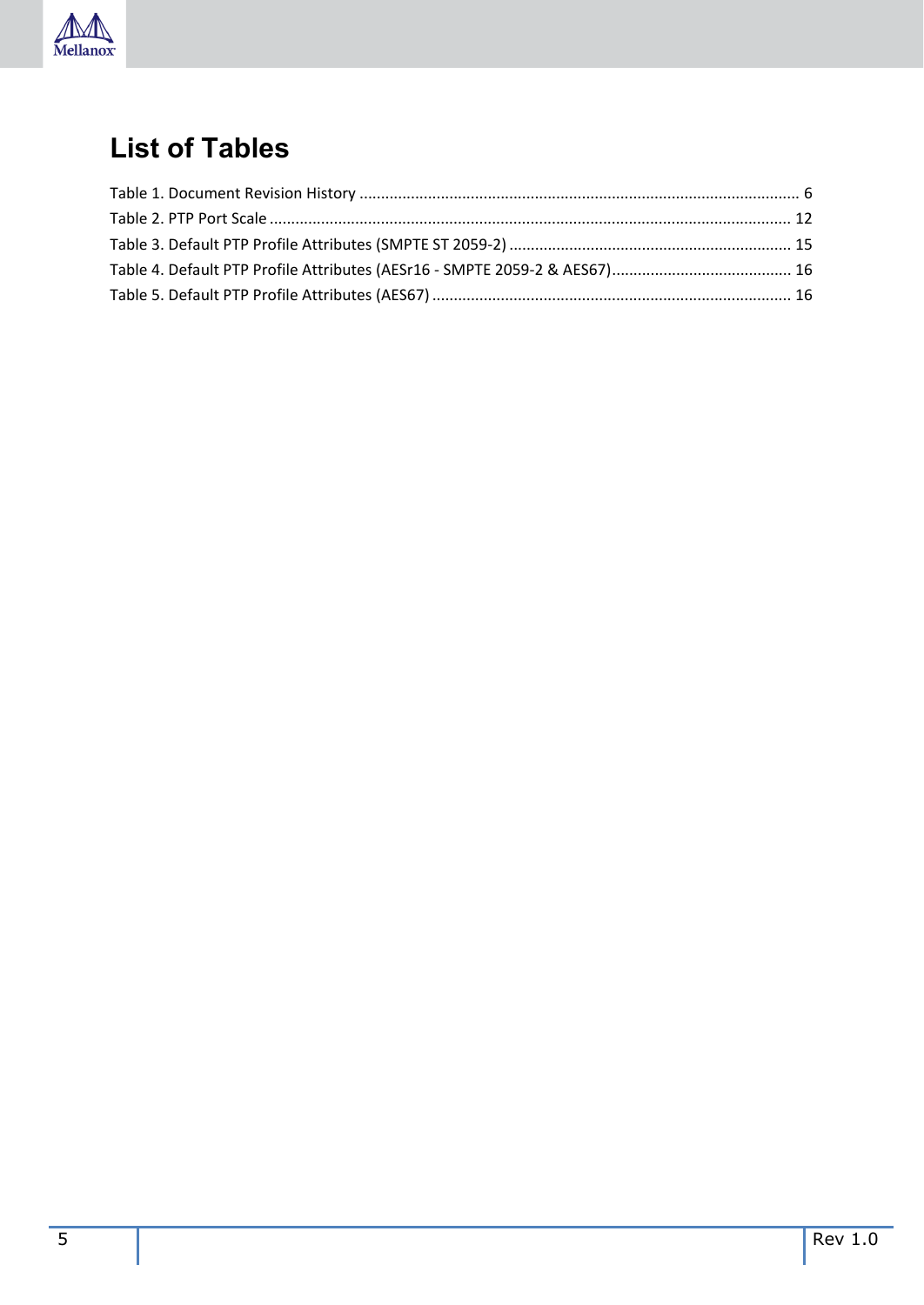

### <span id="page-5-0"></span>**Document Revision History**

#### <span id="page-5-1"></span>*Table 1. Document Revision History*

| <b>Revision</b> | Date           | <b>Description</b>             |
|-----------------|----------------|--------------------------------|
|                 | April 21, 2020 | First version of this document |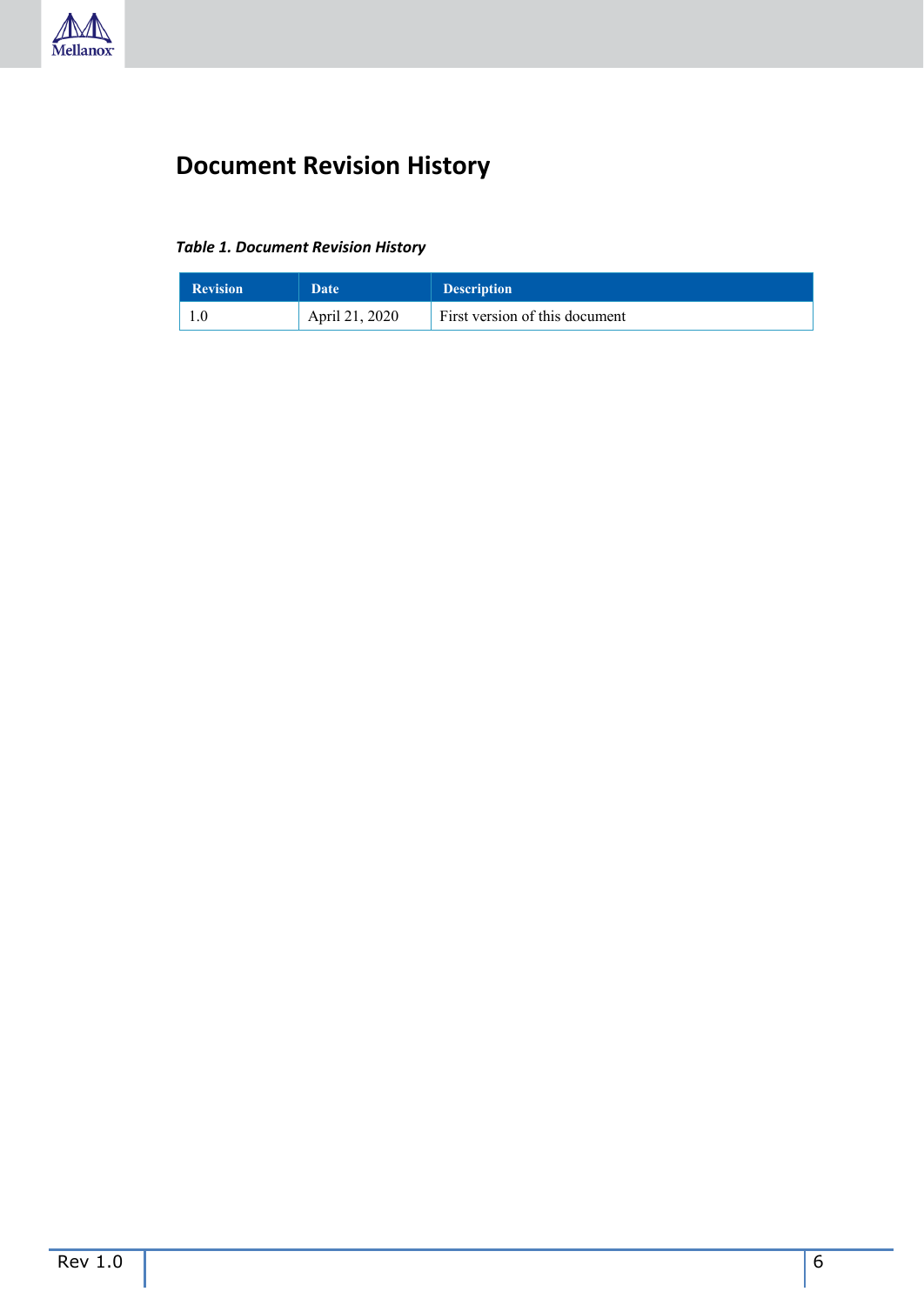

### <span id="page-6-0"></span>**About This Manual**

As markets transition from bespoke timing solutions towards unified network-based approaches, the IEEE 1588 Precision Time Protocol (PTP) standard has gained significant traction across multiple industries, permitting for a model that supports different levels of precision and accuracy requirements specific to each application.

This guide describes the basis of PTP and how it can be operated in the context of Mellanox Onyx® switches.

#### **Audience**

This guide is intended for server administrators and network administrators who are familiar with PTP intending on deploying time transfer based solutions using Mellanox Onyx switches.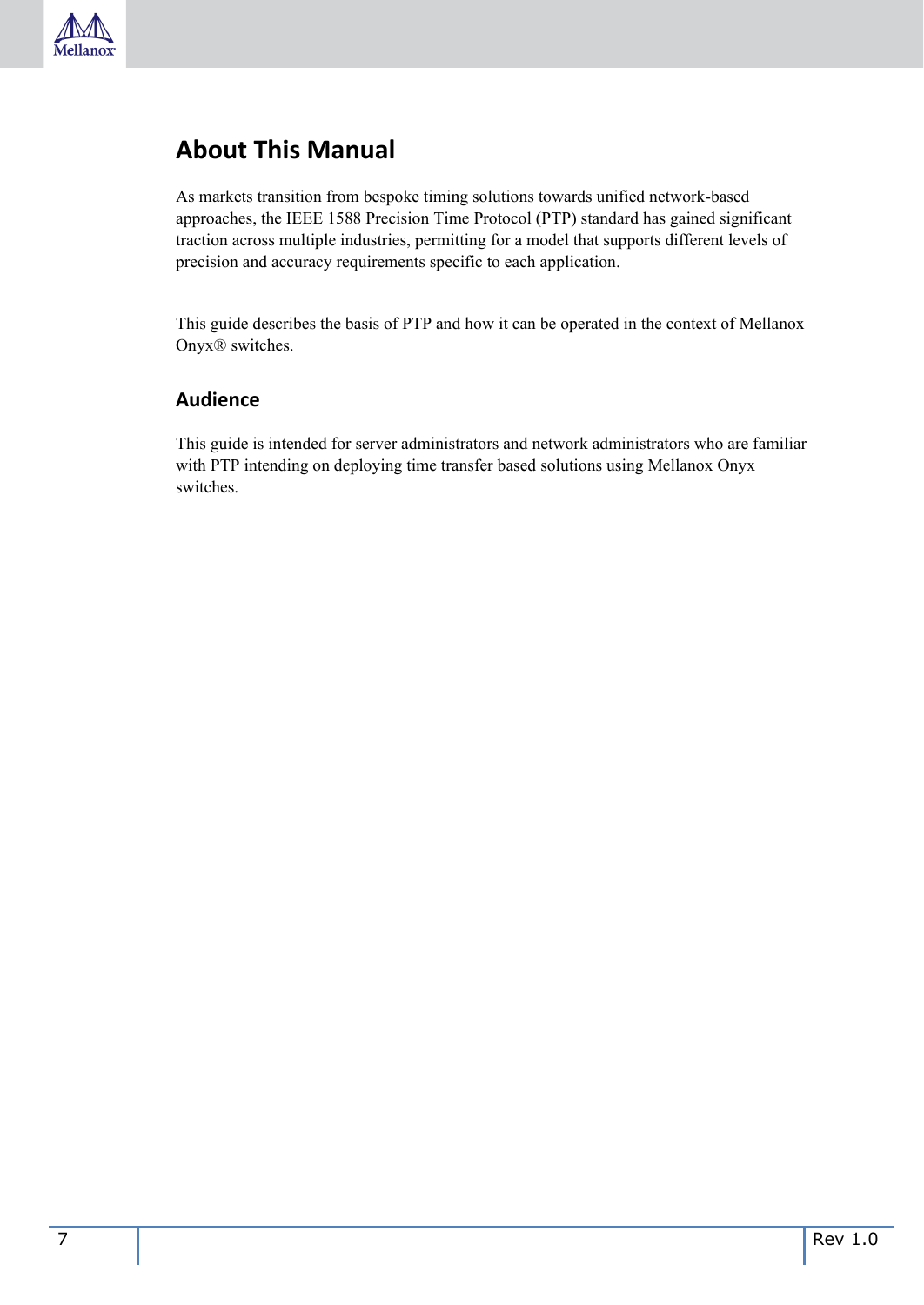

### <span id="page-7-0"></span>**1 Why PTP?**

Time transfer requirements are evolving towards better precision and accuracy. Network Time Protocol (NTP), which is widely deployed and can run across most infrastructures, provides accuracy within the millisecond range across a LAN. Additionally, in many cases, the NTP client runs on a non-real-time operating system which may further impact the accuracy.

IEEE 1588 PTP is designed to provide time transfer on a standard Ethernet network with a synchronization accuracy at a sub-microsecond level. By leveraging hardware time stamping and PTP-aware network devices such as boundary clocks, achieving synchronization accuracy in the sub-100-nanosecond range is possible.

#### <span id="page-7-1"></span>**2 IEEE 1588 Fundamentals**

If all nodes in a network must be synchronized according to the principles defined in IEEE 1588, they need to exchange event messages periodically. PTP follows a strict Master-Slave principle for transmitting time information. The synchronization technique relies on a simple principle: The Master transmits synchronization messages (Sync\_messages) to all Slave nodes within the respective network on a regular basis (typically at least once every second). The content of these messages is the current time of the Master—the point in time (labelled T\_1) at which the Master begins sending the message through the physical channel. Every Slave, in turn, denotes the time at which it receives any such Sync\_message on its local time scale (labelled T\_2). The difference between these two timestamps is the offset between the two clocks plus the transmission delay of the message through the physical channel.

$$
T_2 - T_1 = Transmission\_Delay + Clock\_Offset
$$

If the Master is not able to insert a timestamp into the Sync\_message with sufficient accuracy while actually sending it (for details on effects deteriorating the accuracy see below), it will merely note the time at which the packet is sent over the network by drawing a timestamp from its accurate local clock (this is referred to as a one-step mode) while actually sending such a message and later on forward this time information by means of a corresponding Follow up message again to all its Slaves (this is referred to as a two-step mode). It makes no difference at all for a Slave whether the Master operates in one- or twostep mode; it simply needs to retrieve T\_1 from different messages. This is why support for both modes is mandatory for every Slave.

To calculate the transmission delay, the Slave performs a second-time transfer procedure by sending a Delay Request packet (Del req message) noting the time when the transmission over the physical medium is initiated (labelled as  $T_3$ ). The Master, in turn, will record the time when it received such a packet (labelled as  $T_4$ ) and will relay this data back to the querying Slave by sending a so-called Del resp\_message. This measurement cycle is continuously repeated to allow for filtering and to account for topology changes. The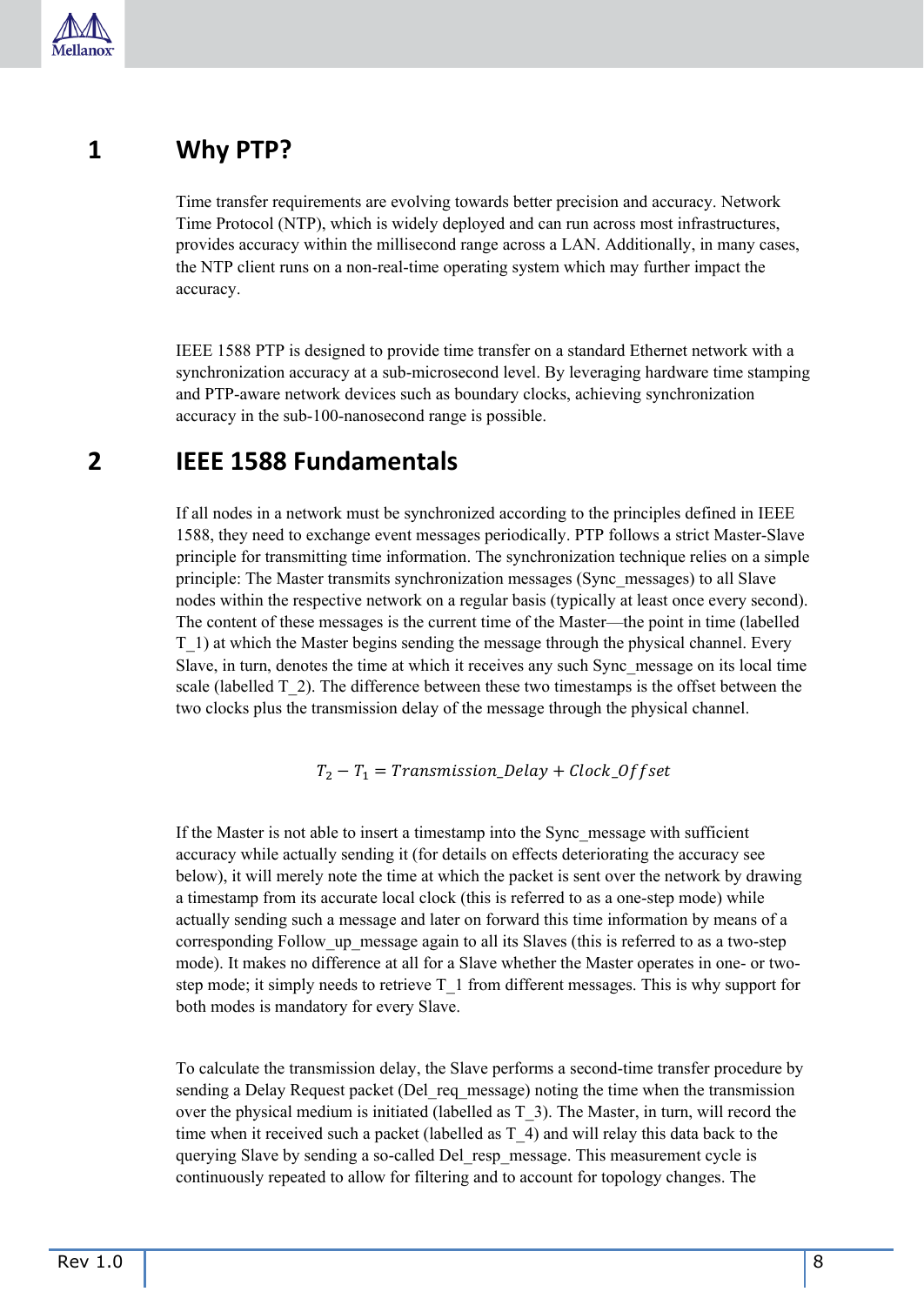

difference of the two timestamps of the Del\_req\_message equals the clock offset minus the transmission delay:

 $T_4 - T_3 = Transmission_{Delay} - Clock_{offset}$ 

Now the Slave clock can calculate both the clock offset and the transmission delay using both timestamp differences.

#### <span id="page-8-0"></span>**3 PTP Accuracy**

The overall accuracy depends on several factors, the most obvious one being the precision with which the timestamps can be taken. The use of PTP-aware network devices, help mitigate packet delay variations (PDVs) which otherwise would further impact the accuracy by introducing jitter in the transmission and timestamping of the PTP messages. Furthermore, a PTP Slave uses complex nonlinear filters within the control loop to adjust its local clock.

### <span id="page-8-1"></span>**4 PTP Message Transport Mechanism**

IEEE 1588 PTP allows for PTP messages to be transported over Ethernet\_II frames, IPv4 UDP packets, or IPv6 UDP packets. However, there can only be a single transport mechanism per PTP port at any point in time, so co-existence on a PTP port of multiple transports mechanism is not possible.

#### <span id="page-8-2"></span>**5 PTP Ports vs. Physical/Logical Ports**

IEEE 1588 has been specified as a highly generic time transfer protocol to be deployed on any network architectures supporting at least some flavor of a multicast messaging mechanism (allowing messages to be addressed to more than one receiver). As such, it can be mapped onto different networks using various Ethernet-based transport protocols.

In the most basic form of IEEE 1588, a PTP port is considered an entity capable of processing PTP messages. It has two distinct interfaces: one for processing general PTP messages and the other for dealing with PTP event messages (i.e. messages carrying time information).

Each PTP port runs a single instance of the PTP protocol stack using a specific transport protocol. Note that each PTP port can be mapped to a single physical port. The distinction between a physical port and a logical port becomes useful when multi-port PTP devices, such as Boundary Clocks, are considered. Each PTP port can be configured individually with respect to all PTP parameters such as message rates, PTP domains, or transport-related data. A Boundary Clock can link different PTP subnets to each other. This method facilitates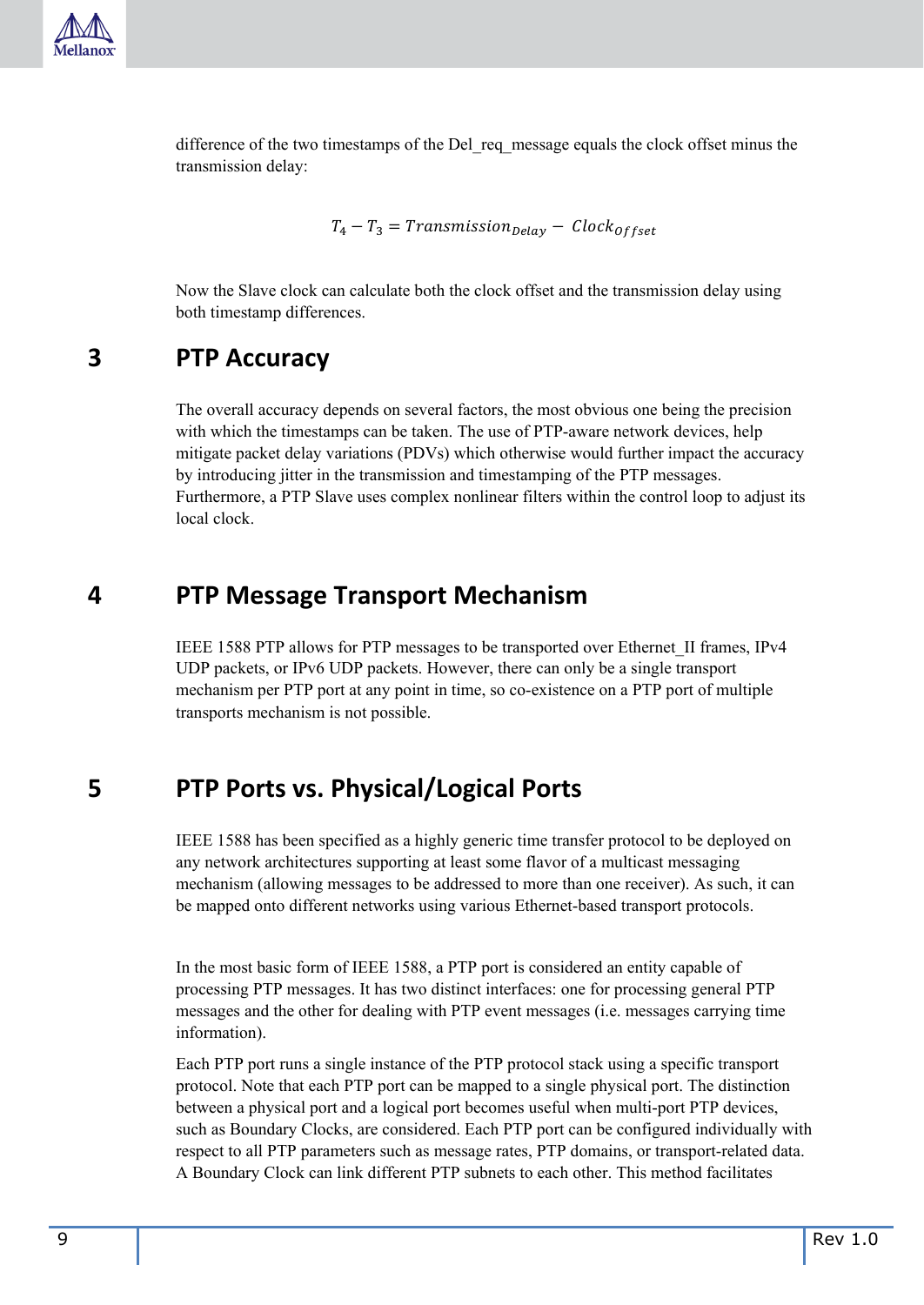deploying PTP over multiple VLANs (Virtual Local Area Networks) without any restrictions.

Mellanox Onyx takes this abstraction layer one level further by providing granularity for physical interfaces, logical interfaces (VLAN), Link Aggregation (LAG), and Virtual Routing and Forwarding (VRF) which all support PTP. With Mellanox Onyx, an interface can have multiple PTP ports (per VLAN) while at the same time being part of a LAG that is a member of a specific VRF.

### <span id="page-9-0"></span>**6 Best Master Clock Algorithm (BMCA)**

The network autonomously selects one device to become its Grandmaster (GM). It is important to note that only one PTP device can become PTP Grandmaster at a time, while more than one PTP port may assume PTP Master role (in the case of a PTP Boundary Clock).

The selection process is governed by a series of PTP parameters describing the quality of the clock respective to the PTP port it is deriving its time information from. This data is communicated continuously through Announce messages. Every Slave, for example, knows whether the GM is deriving its time information from an external traceable time reference via a Global Navigation Satellite System (GNSS) link such as GPS, Galileo, or GLONASS.

If all PTP ports receive Announce messages at the expected rate without any changes in the parameters contained in these messages, they remain in their respective state. Nevertheless, the BMCA is executed whenever an Announce message is received. Its content is compared with the local data. If these two datasets completely match, no further action is taken.

Unless a PTP port is operating as a PTP Master, its state can change only under two conditions: if the data of the most recent Announce message differs from the previous message or if no Announce message has been received for a predefined amount of time. The latter parameter is defined by the number of consecutive missing Announce messages. Together with the Announce message rate which must be specified by the user for every PTP port, the PTP protocol stack is able to calculate the timeout period.

In most cases, the network must rely on precise absolute time. As such, the network should be provisioned with several GMs that are each linked to one or more GNSS time sources. These are configured in a way where one becomes the GM while the others switch to Passive state. If the active GM fails, the remaining GMs will actively participate in the BMCA, and one of the devices will assume the GM role. Such configurations imply that all other nodes shall not be able to assume the Master role. This can be accomplished by configuring the respective parameters in the Announce messages. In our example, this would be the Clock Class parameter. Boundary Clocks must combine the data gathered by every one of their respective ports during each BMCA round to reach a common conclusion as to which port should switch to Slave state based on the received time information, while all other ports transition to Master state providing time information.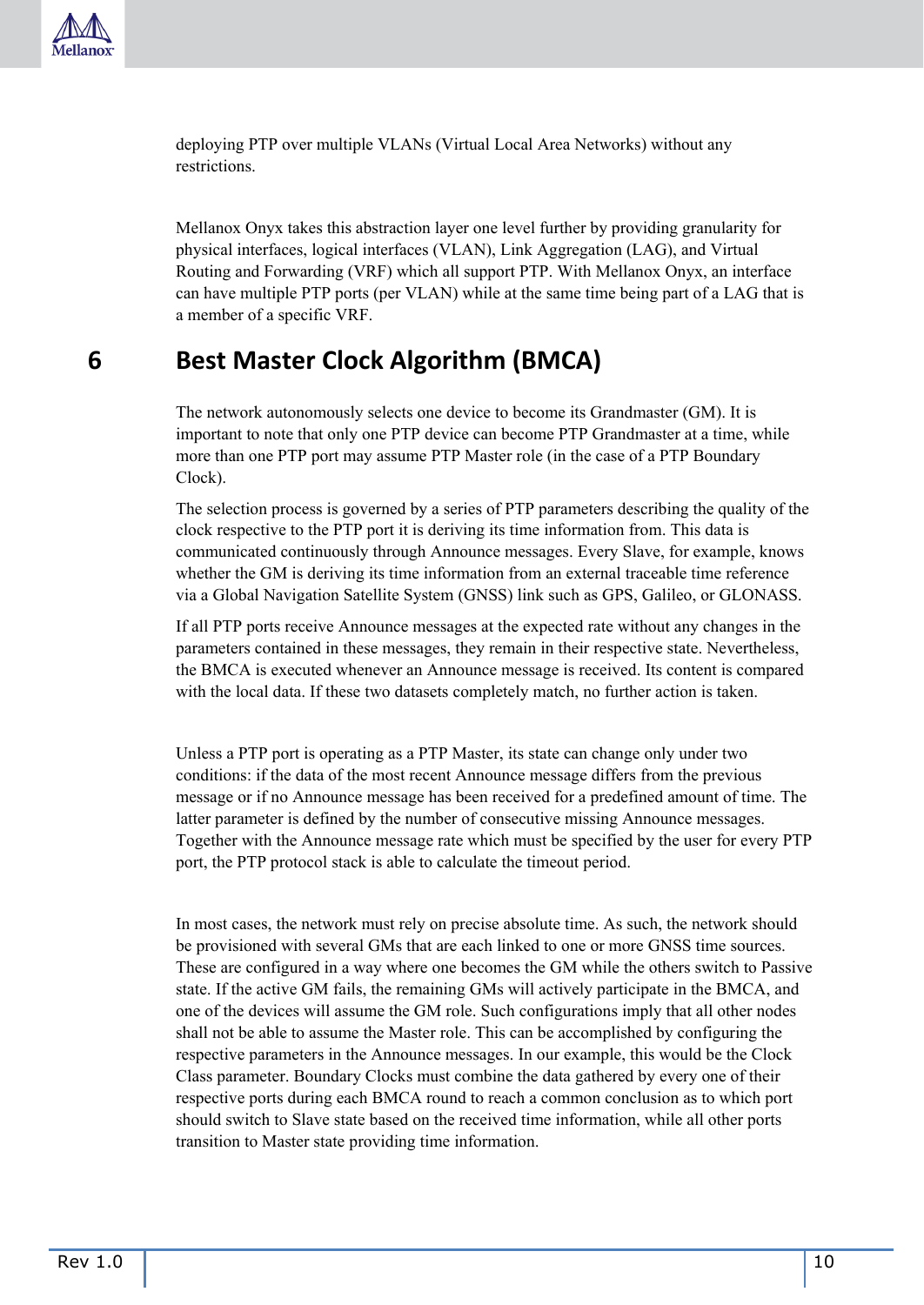

### <span id="page-10-0"></span>**7 PTP Clock Types**

A Transparent Clock (TC) acts as normal network devices treating only PTP event messages in a special manner. A TC comprises an accurate clock allowing it to measure the time it requires to forward any given PTP event message. A timestamp is drawn from its clock upon reception of such a message and is stored locally. If the message is re-transmitted via any other port of the TC, another timestamp is drawn. The first timestamp is retrieved and the difference between the two timestamps is calculated, which equates to the residence time of the packet. This information is either inserted into a correction\_field within the Sync\_message (Del\_req\_message) or stored and inserted into the respective field of the corresponding Follow up message (Del resp message). The former method is referred to as one-step and the latter as two-step Transparent Clock.

Boundary Clocks (BC) are intended to partition time distribution within large networks effectively reducing the number of messages a single PTP Master node must process. Rather than simply forwarding PTP messages from a given Master to all ports as TCs do, Boundary Clocks terminate all incoming PTP traffic. The PTP event messages are used to synchronize a highly accurate local hardware clock of the BC to the Master attached to the respective port. Basically, a BC acts as a Slave synchronizing to the Master connected to this port. All other ports will generate Sync\_messages using the time information of the local clock. To this end, each port of a Boundary Clock must be capable of acting both as a PTP Master and Slave with all ports sharing the same internal clock. One port will assume the Slave role whilst all other ports will act as PTP Masters (or passive Master, if there is already a better Master in this part of the network). Rather than assuming these roles in a predefined way by means of static configuration, the role of every port will be determined dynamically by the BC itself.

The BMCA Evaluation criteria are done in the following order, lowest value wins:

Priority 1: User-defined field that overrules all other values (use with caution!)

- Clock Class: Clock state derived from current reference clock used by the PTP node
- Clock Accuracy: Derived from the current reference clock used by the PTP node
- Clock Variance: A log scaled statistic representing jitter & wander of clock oscillator

Priority 2: User-defined field generally used to define the GM hierarchy

• Source Port ID: Derived from the MAC address, used as a tiebreaker

There is also an additional "Steps Removed" in case multiple paths to the GM cross BCs, the shortest path to the GM is preferred.

### <span id="page-10-1"></span>**8 PTP Port State**

Any PTP port can be operating in any given state at any point in time. While Master and Slave are the most common states, there is a series of them that exist and are part of the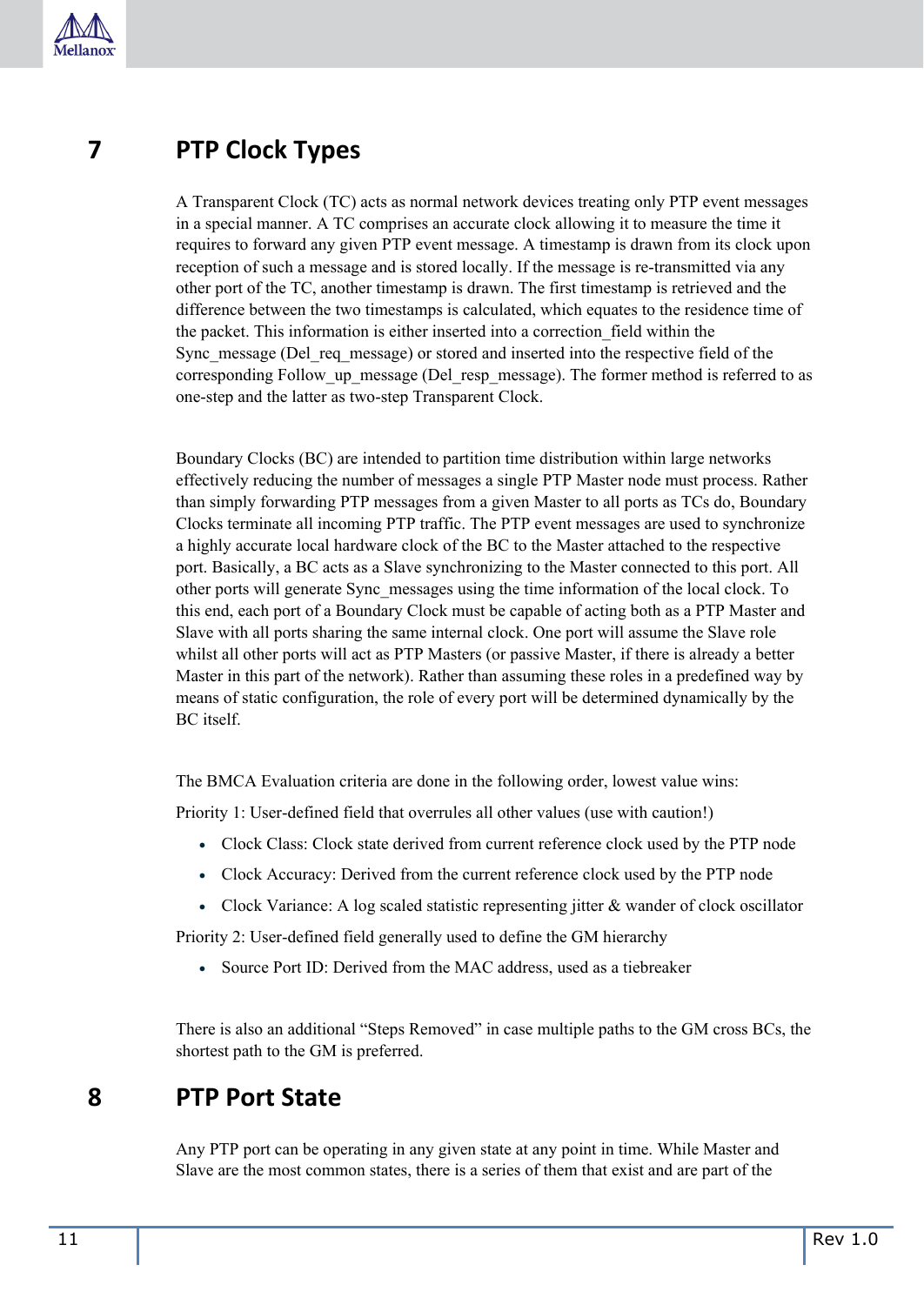

normal operation of a PTP port from its initial initialization until it reaches a stable state. The following table highlights them.

#### <span id="page-11-2"></span>*Table 2. PTP Port Scale*

| <b>Port State</b>   | <b>Definition</b>                                                                                                                    |  |  |
|---------------------|--------------------------------------------------------------------------------------------------------------------------------------|--|--|
| <b>Initializing</b> | Port initializes its data sets, hardware, and communication facilities                                                               |  |  |
| <b>Faulty</b>       | Fault state of the protocol, no PTP messages are sent except management<br>messages                                                  |  |  |
| <b>Disabled</b>     | No messages are on the communication path                                                                                            |  |  |
| <b>Listening</b>    | Waiting for the announceReceiptTimeout to expire or waits to receive an<br>Announce message from a master                            |  |  |
| <b>Pre Master</b>   | Behaves as a master, but no messages are sent, only management messages                                                              |  |  |
| <b>Master</b>       | Port behaves as master                                                                                                               |  |  |
| <b>Passive</b>      | No messages sent except signalling or management messages                                                                            |  |  |
| <b>Uncalibrated</b> | Transient state to allow initialization of synchronization servos, updating of<br>data sets when a new master port has been selected |  |  |
| <b>Slave</b>        | Synchronized to the selected master port                                                                                             |  |  |

### <span id="page-11-0"></span>**9 PTP Profiles**

Version 2.0 of the Precision Time Protocol as published in the IEEE 1588-2008 standard has been deliberately defined as a highly generic protocol, leaving ample room to tailor it to specific requirements of different application domains, which are, more often than not, mutually exclusive. Such profiles have been defined for diverse markets covering many industries: telecom, power plants, media production, to name a few.

Among other things, a profile may be used to specify sub-ranges for all message rates, enabling PTP to be deployed on anything from low bandwidth to high performance networks without consuming unacceptably high network resources. The transport protocol (i.e. Ethernet II frames, IPv4, IPv6, etc.) together with mandatory or suggested network structures and topologies are typically specified in a profile and its related documentation.

### <span id="page-11-1"></span>**10 PTP Grandmaster Architecture**

In order to deliver a common timing source to all devices, a Primary Reference Clock (PRC) is required. Typically, this is based on one or more Global Navigation Satellite System (GNSS) such as the United States' Global Positioning System (GPS), Russia's GLONASS, China's BeiDou Navigation Satellite System (BDS) or the European Union's Galileo and fed to the PTP Grandmasters (GM).

Today, sophisticated GMs include the following capabilities:

• Source diversity: Many modern PTP GMs are designed to support multiple GNSS sources—typically, two or three different systems simultaneously. Relying on more than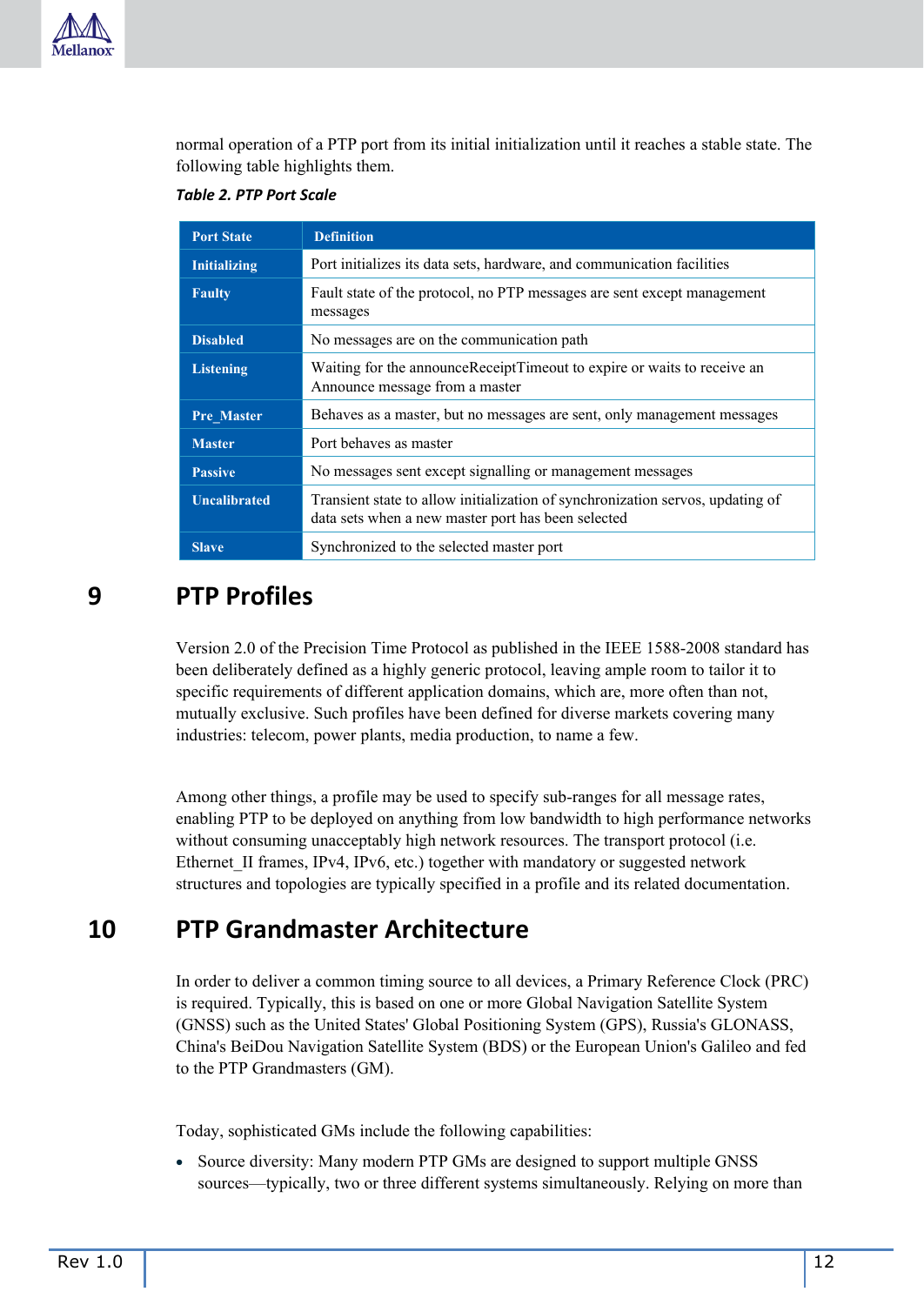a single GNSS as a timing source reduces the risk of having all signals jammed in parallel since it would be harder for this to be accomplished. The logic implemented in the GM should compare the different signals and exclude those that may be impacted by an outage or provide distorted timing information. Ideally, three sources are used to better identify, in the case of a disruption, which signal may be "incorrect".

- Frequency diversity: GNSSs use different radio frequency bands for sending their signals. Some are reserved to specific applications (military and aeronautical for example), others are accessible to civilian services. GPS uses the L1 C/A, L2C and L5. Galileo uses the E1-I, E1-Q, E5a, E5b, E6-I, E6-Q. By using systems that are designed to work across multiple bands, signal distortion, it being from the ionosphere, troposphere or due to interferences can be reduced.
- Basic Reception filters: These are used in passive anti-jamming antennas to filter out undesirable noise and energy, including shielding for signals coming from low degrees of elevation which would therefore not be emitted from a satellite-based system.
- Controlled reception-pattern antennas (CRPAs): These are advanced, multi-element antenna solutions that protect a GNSS receiver from jamming sources by making use of spatial diversity. The satellite signals and jamming signals arrive from different directions, therefore, the beam and energy signature are different. To exploit these signal differences, the multi-element antenna model is required. The different signal sources are weighted based on phase, power, direction and other factors in order to "null" the interferences and increase the gain towards the legit GNSS sources by performing an electronic beam steering. The implementations of these techniques are down to individual vendors specific algorithms and antenna designs.

Additionally, the use of Satellite Based Augmentation System (SBAS) can provide additional precision and signal diversity to improve the principal accuracy of the PRC. One or more satellites placed in geosynchronous orbits provide information about the quality of the underlying GNSS signals such as corrections with respect to the GNSS orbits or information about ionospheric disturbances. These systems cover only specific regions of the Earth's surface such as WAAS (Wide Area Augmentation System) for North America, EGNOS (European Geostationary Navigation Overlay Service) for Europe, MSAS (Multifunctional Satellite Augmentation System) and QZSS (Quasi Zenith Satellite System) for Japan, GAGAN (GPS Aided Geo Augmented Navigation) for India, and, finally, SCDM (System for Differential Correction and Monitoring) for Russia.

In the case of a service disruption, the GM's holdover performance will be driven by the quality of the local oscillator within the device, defining the accuracy and therefore the maximum holdover time within defined boundaries. Holdover time can range from several seconds in cases where temperature compensated crystal oscillator (TCXO) are used, all the way up to several days in the case of a Rubidium-based oscillator. The operational environment and constraints will determine the level of performance, accuracy, and holdover required.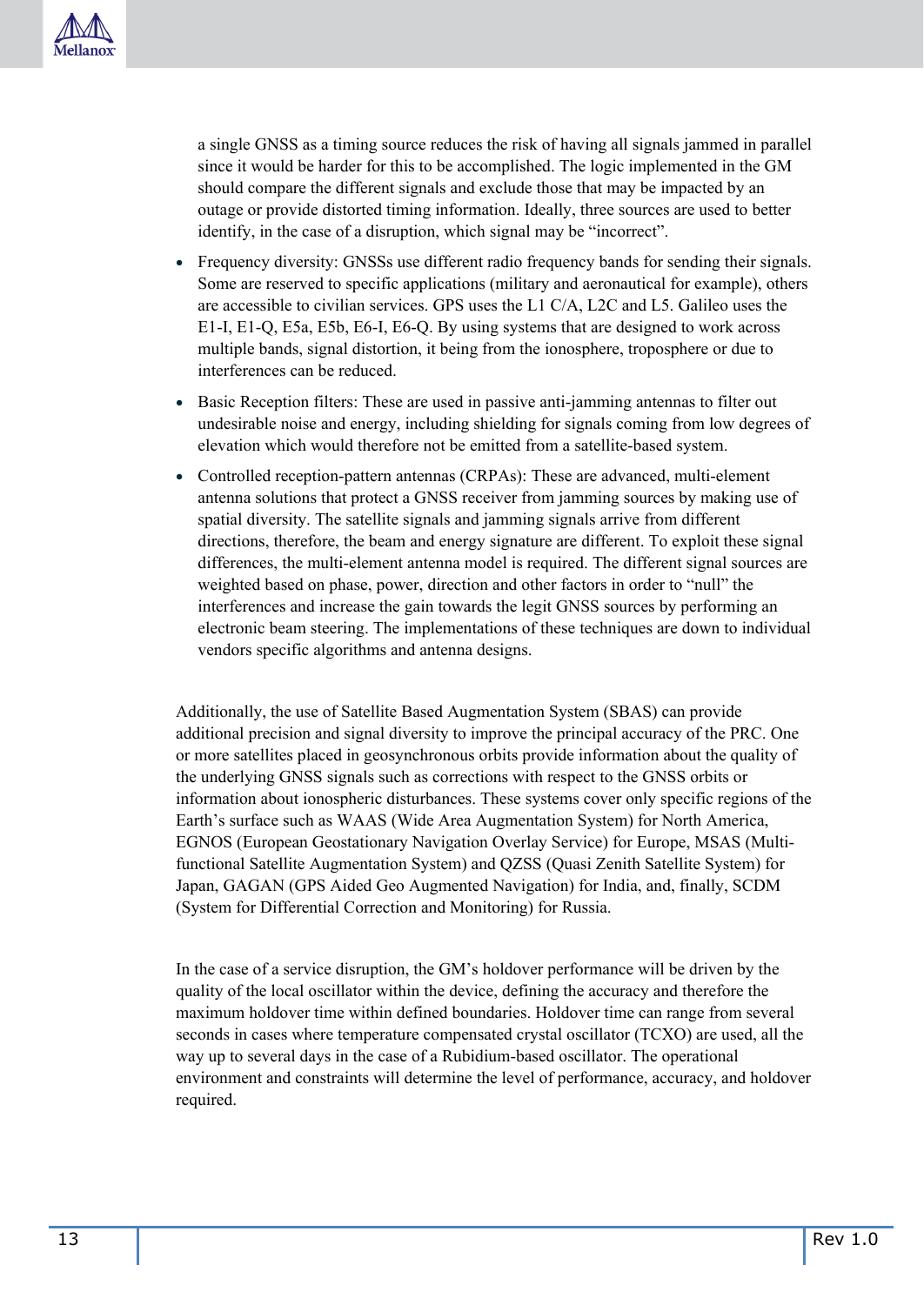

### <span id="page-13-0"></span>**11 PTP Network Architecture Fundamentals & Topologies**

While it is usually assumed that a classic spine-leaf approach is used for distributing time transfer via PTP, some industries may have specific topology requirements. For example, Media based on port density and size of deployment may use a centralized approach (single switch) or dual network fabrics due to all flows being duplicated and sent across two separate paths. Such requirements may stem from historical reasons related to designs prior to the move to time transfer over IP or from other constraints such as the number of endpoints, port density, or environment that are applicable to the specific network deployment.

Whatever the network topology, the switches that serve as the Top of Rack (ToR), will terminate the bulk of the PTP traffic from the PTP end devices. Therefore, hardware processing of PTP at the ToR, combined with running as a Boundary Clock, will reduce the overall PTP message load by limiting PTP message propagation and processing from all PTP nodes. This allows for PTP to scale to a large number of endpoints while minimizing the impact of additional load on all the PTP end devices.

#### *Figure 1. High-Level Network Diagram: PTP Grandmasters Connected to the Leaf/TOR*

<span id="page-13-1"></span>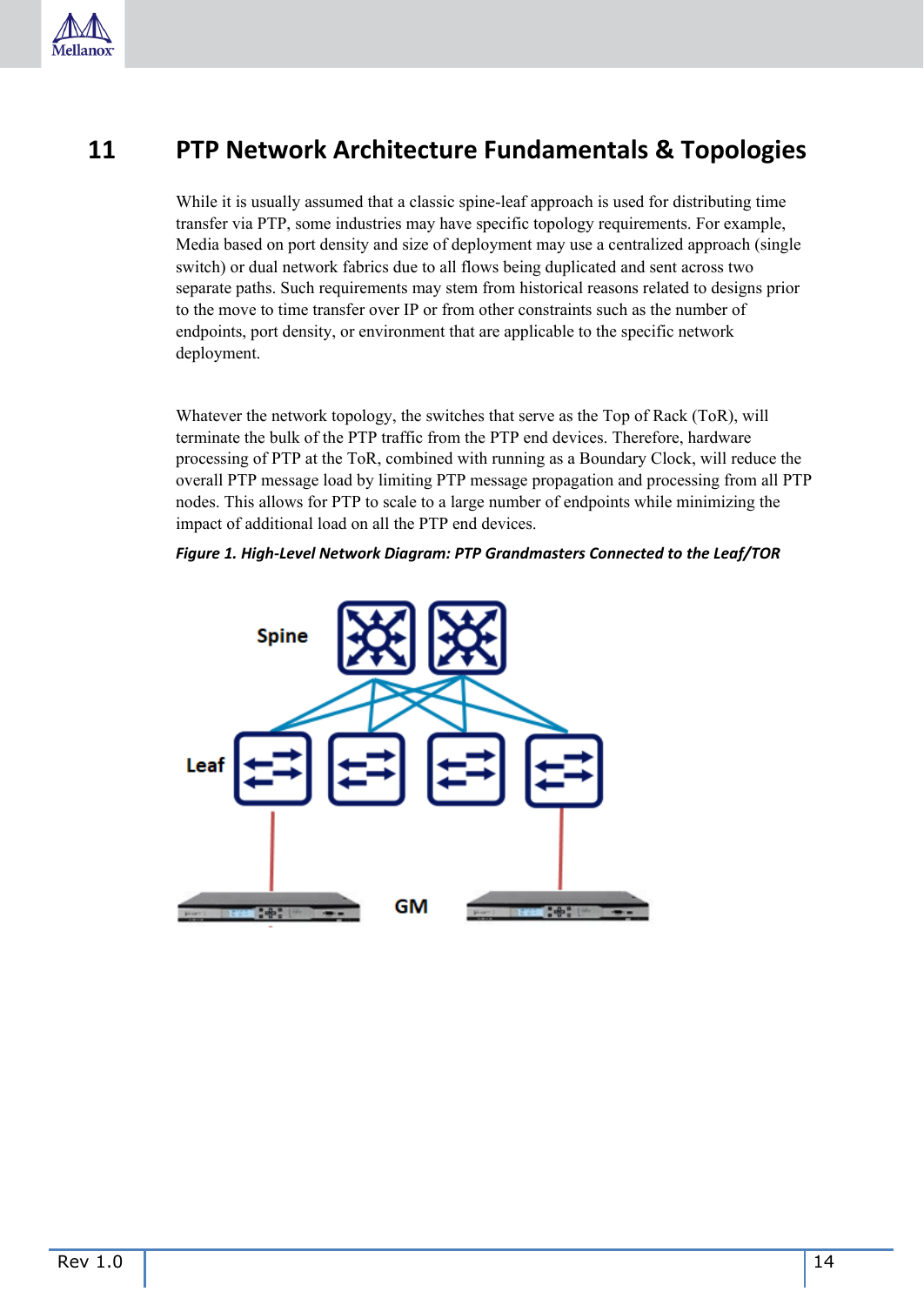Another advantage of using PTP Boundary Clocks, when combined with a PTP profile that transmits messages over multicast (224.0.0.129 being the IANA registered address), is that there is no need to add additional multicast infrastructure such as a Rendezvous Point (RP) that would otherwise be required to allow for the multicast topology to converge and be operational.

Additionally, to further reduce the overall PTP message processing by endpoints, use "Mixed mode." In "Mixed mode" all PTP messages originating from the Master are sent as multicast, with the exception of the delay response from the Master to the Slave that is sent as unicast. The unicast response is triggered by a Slave's delay request message sent as unicast. The Master is required to respond in the same manner as the Slave sending the request. The overall number of PTP messages on the network is the same, but now none of the PTP delay request/response messages destined to another PTP device have to be processed by the PTP stack of an endpoint for which that message was not destined for before being discarded since they are not multicasted to all PTP devices listening for PTP messages. Such a case would occur when a number of PTP devices are connected to a single Master port of a Boundary Clock (directly or indirectly) by means of a Transparent Clock or a non-PTP-aware switch.

Additionally, it is worth pointing out that, since PTP message processing is performed in hardware independently of protocols in use on the interface(s), co-existence with other packet flow processing, such as OpenFlow, is supported.

### <span id="page-14-0"></span>**12 PTP Default Message Rates and Values**

As mentioned above, IEEE 1588 allows for the definition of different PTP profiles, selecting specific capabilities from the standard based on requirements defined by the entity that developed the specific profile. In Mellanox Onyx, the defaults are aligned with the Society of Motion Picture & Television Engineers (SMPTE) ST 2059-2 profile that is commonly used in the media industry.

| <b>Name</b>                | Range                     | <b>Default Rate</b> |
|----------------------------|---------------------------|---------------------|
| Announce interval          | $-3$ (0.125s), 1 (2s)     | $-2(0.25s)$         |
| Announce timeout interval  | 2, 10                     | 3                   |
| Sync interval (logSyncInt) | $-7, -1$                  | $-3$                |
| Delay request interval     | logSyncInt, logSyncInt +5 | logSyncInt          |
| PTP domain                 | 0, 127                    | 127                 |
| Priority 1                 | 0, 255                    | 128                 |

#### <span id="page-14-1"></span>*Table 3. Default PTP Profile Attributes (SMPTE ST 2059-2)*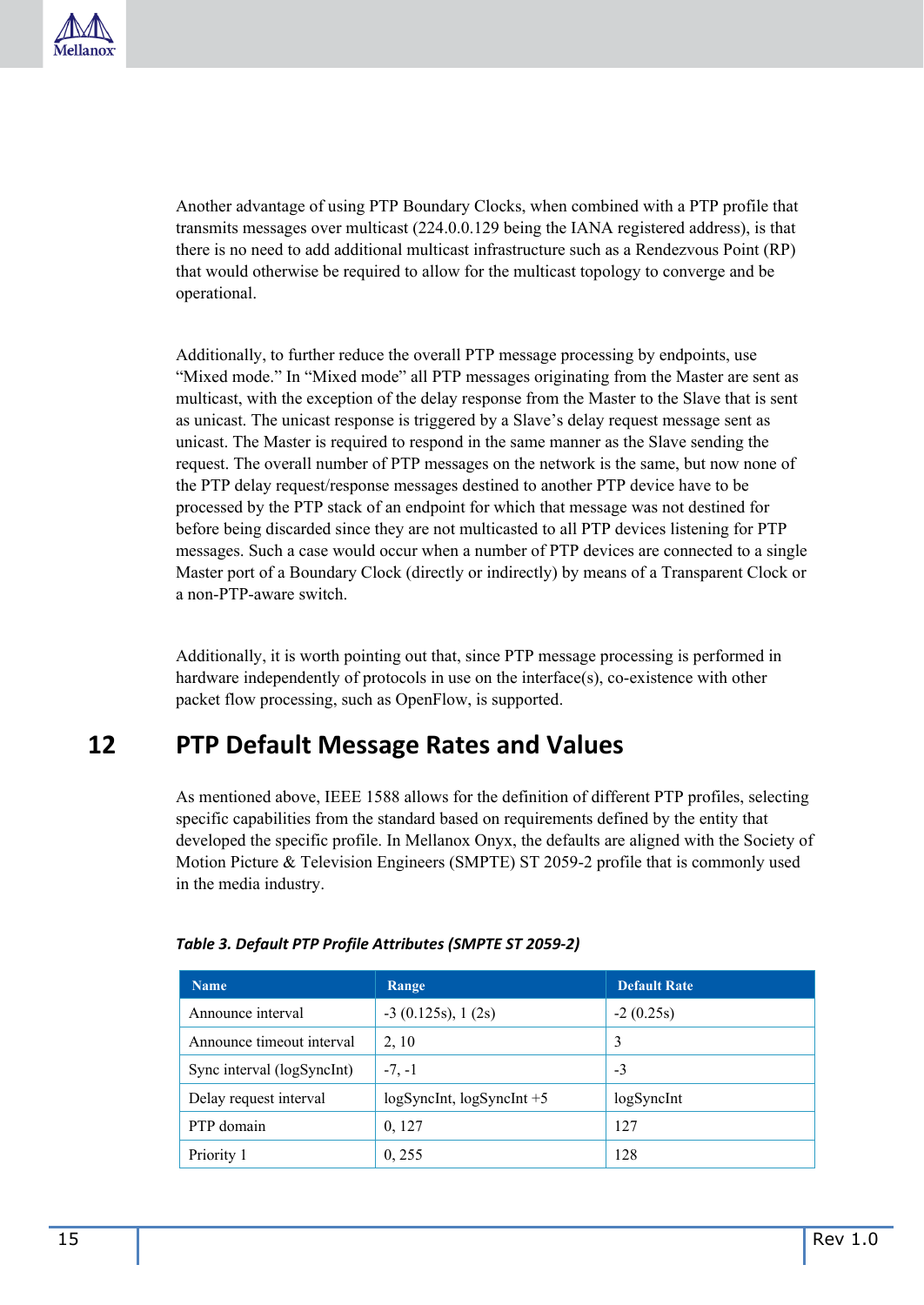

| <b>Name</b> | Range  | <b>Default Rate</b> |
|-------------|--------|---------------------|
| Priority 2  | 0, 255 | 128                 |

In addition to the values stated above, Mellanox Onyx supports both PTP over UDP using either IPv4 or IPv6 transport as per the SMPTE ST 2059-2 profile.

These values overlap with several industry profiles permitting use in different scenario and industries.

Below are the message rates for other profiles that overlap with the SMPTE-2059-2 profile include AESr16 and AES67. The values that are in the range of the SMPTE ST 2059-2 profile may be used.

<span id="page-15-1"></span>

| Table 4. Default PTP Profile Attributes (AESr16 - SMPTE 2059-2 & AES67) |  |
|-------------------------------------------------------------------------|--|
|-------------------------------------------------------------------------|--|

| <b>Name</b>                | Range                           | <b>Default Rate</b> |
|----------------------------|---------------------------------|---------------------|
| Announce interval          | $0$ (1s), 1 (2s)                | $\theta$            |
| Announce timeout interval  | 2, 10                           | 3                   |
| Sync interval (logSyncInt) | $-4, -1$                        | $-3$                |
| Delay request interval     | $logSynclnt$ , $logSynclnt + 5$ | logSyncInt          |
| PTP domain                 | 0, 127                          | $\theta$            |
| Priority 1                 | 0, 255                          | 128                 |
| Priority 2                 | 0, 255                          | 128                 |

<span id="page-15-2"></span>*Table 5. Default PTP Profile Attributes (AES67)*

| <b>Name</b>                | Range                           | <b>Default Rate</b> |
|----------------------------|---------------------------------|---------------------|
| Announce interval          | $0(1s)$ , 4                     |                     |
| Announce timeout interval  | 2, 10                           | 3                   |
| Sync interval (logSyncInt) | $-4, 1$                         | $-3$                |
| Delay request interval     | $logSynclnt$ , $logSynclnt + 5$ | logSyncInt          |
| PTP domain                 | 0, 255                          | $\theta$            |
| Priority 1                 | 0, 255                          | 128                 |
| Priority 2                 | 0, 255                          | 128                 |

### <span id="page-15-0"></span>**13 Non-PTP-Aware Devices and QoS Requirements**

In cases where non-PTP-aware switches are deployed as part of the PTP infrastructure, it is strongly recommended to take additional measures to limit the impact on time transfer accuracy. Lack of hardware timestamping and specific designs within the switches for PTP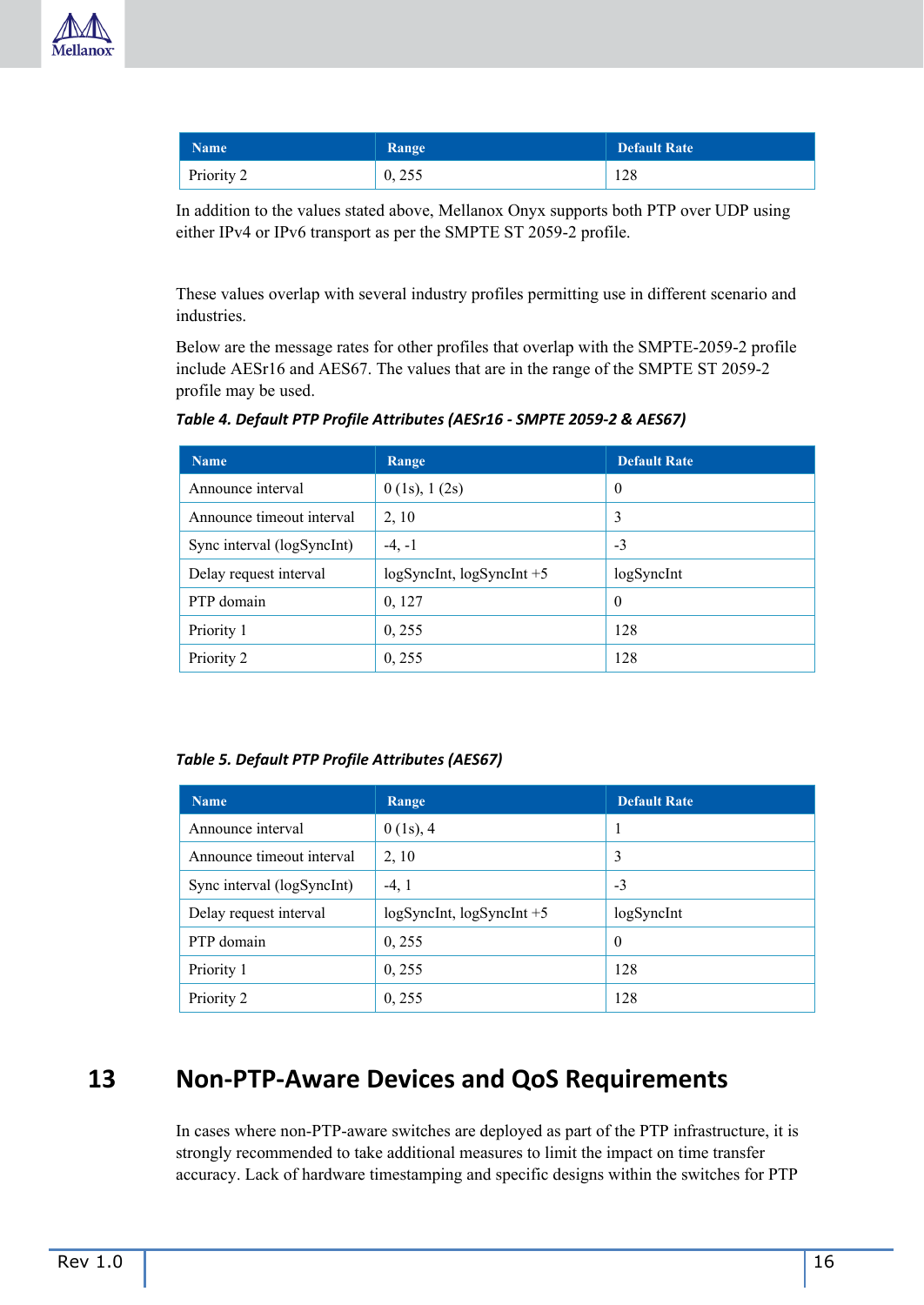

messages and logic may cause inaccuracy in the time transfer and degrade PTP accuracy and performance. This occurs when PTP packets are queued, an asymmetric load is sent across links, and other cases. As a general rule, all PTP messages should be marked for Quality of Service (QoS) with a Differentiated Services Code Point (DSCP) value of 46, meaning that these PTP messages are high priority packets and should be placed in the "Expedited Forwarding" queue. Mellanox Onyx will add this value to all PTP messages that are generated by the switch when running as a Boundary Clock.

### <span id="page-16-0"></span>**14 PTP Redundancy**

We must break down the redundancy components into separate blocks. The first has to do with rerouting traffic using well known path restoration techniques that operate either at Layer 2 and/or Layer 3 such as RSTP, OSFP, BGP, or BFD. This is purposefully designed for moving flows around that can accommodate such path rerouting. In the case of media, the SMPTE ST 2022-7 standard uses the RTP headers of the media flows that are duplicated and sent across multiple paths or fabrics to the (multicast) receiver. The first packets with the RTP sequence number of a given flow is stored and any additional copies (duplicates) that arrive over other interfaces/paths to the receiver are discarded. This scales well for media flows and is applicable to other types of flows as well.

PTP messages do not operate in the same way as other types of flows. The messages exchanged (Sync, Delay\_Request, and Delay\_Response) are sensitive to path asymmetries and delay. Therefore, receiving PTP messages across multiple interfaces on an end node is not simply a function of collecting these across the different interfaces and computing them as part of the PTP stack implementation. Operating separate PTP stacks per port and having a higher layer logic comparing stability and variance is a possible way to address this, but this requires specific implementations that are outside of the scope of the IEEE 1588-2008 standard and there is therefore no cross-industry standard implemented. This will either be dealt with in a future revision and/or within industry-specific implementations.

The other area of importance is GM redundancy. As explained above, the GM itself can be designed to be redundant. From a network perspective, BMCA will be performed with all devices that transmit Announce messages, compare the datasets, and converge to a single GM. The placement of the candidate GMs on the network is either done at the Spine or Leaf. Transmission time across high-speed fabrics does not impact the location choice, nor do modern PTP-aware switch implementations. We typically recommend placing the GM candidates at the Leaf with the other host devices, so that Spine ports are kept free for additional Leaf devices and that these high-speed interfaces are not used with low speed devices (as GMs typically operate at 1G or 10G rates). When connecting the candidate GMs to the Leaf, it is recommended to place them as far apart as possible across the network fabric. This is done to ensure the highest possible physical redundancy, combined with separate antennas and cabling paths to minimize risk.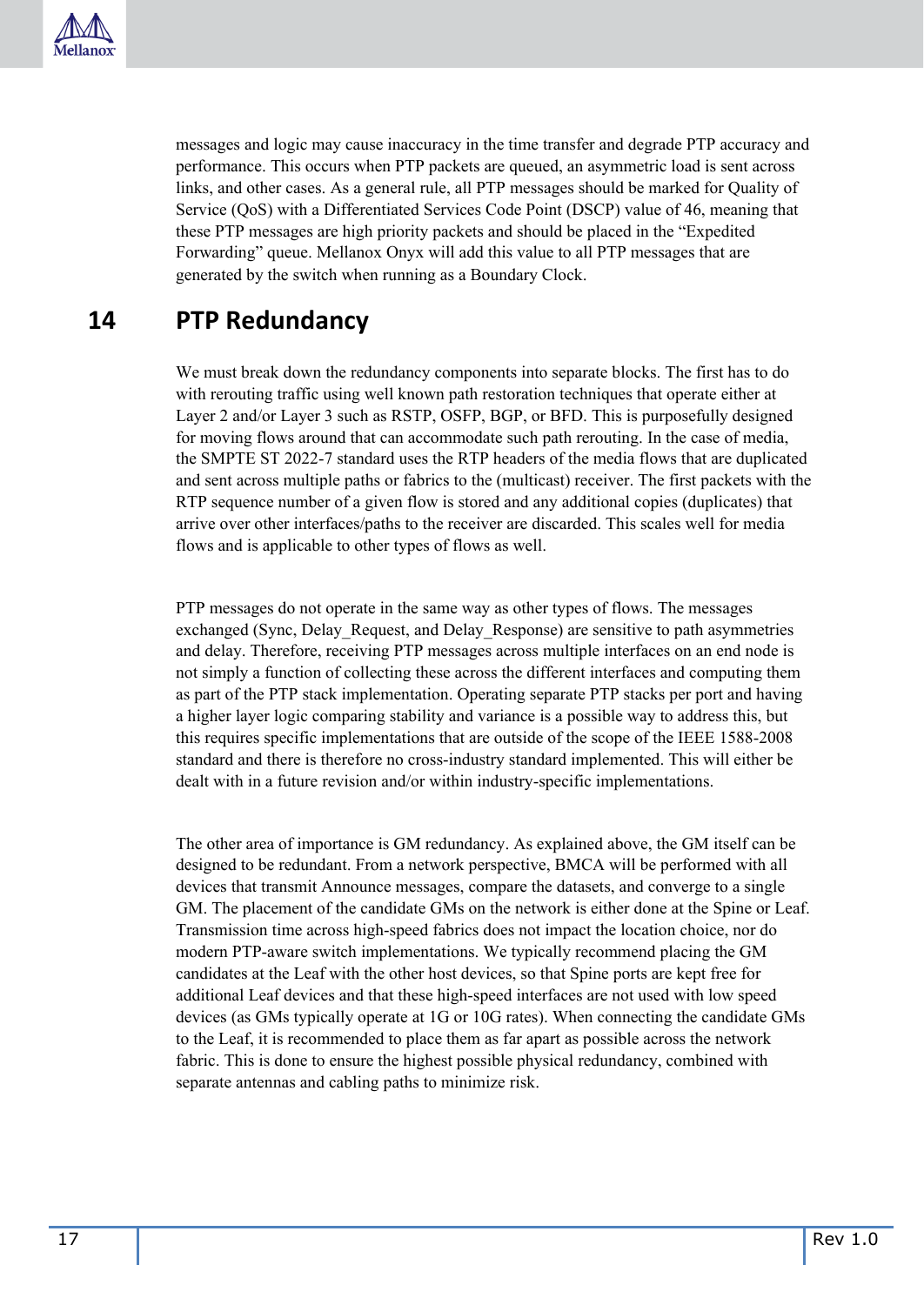

### <span id="page-17-0"></span>**15 PTP Scalability**

In order to accommodate user requirements across a wide range of use cases, the Mellanox Spectrum® switch family has been tested to support up to 1500 PTP slaves operating at the SMPTE ST 2059-2 profile default rates. This ensures that a large number of PTP messages from a number of slaves can be processed across many Ethernet ports.

### <span id="page-17-1"></span>**16 Security**

Make sure that all PTP messages are originating from a reliable and traceable source (i.e. the Primary Reference Clock). This is to ensure that the time source is referenceable and traceable back to the frequency and time origination point. By doing so, the PTP messages will contain the Frequency-traceable and Time-Source-traceable flags.

Additionally, it is important that all devices are configured to only accept PTP Announce messages from validated sources. This is done by verifying the ClockID, which is a 64-bitlong value uniquely identifying a GM. The ClockID is derived from the MAC address of the network interface of the PTP port on the GM, or candidate GM that is sending the PTP Announce messages. By filtering these using a feature from the IEEE 1588 standard known as Acceptable Master Table (AMT), all devices that are deriving their time from the GM (i.e. PTP Ordinary Clocks running in a Slave state) can filter out PTP messages that originate from a GM that is not whitelisted via the AMT.

switch (config) # ptp amt <Clock ID>

In addition to the whitelisting of the valid GM sources, a Boundary-Clock-specific security feature for preventing directly connected devices from being recognized as a potential GM can be applied. This feature ensures the PTP port on which this function is enabled does not switch to Slave state. It typically does so by discarding all Announce Messages it receives, thereby ensuring that a misconfigured or rogue device does not become an authoritative source of time for the Boundary Clock and for the entire network attached to it.

switch (config) # interface ethernet x/y ptp enable [ipv6] forced-master

In the case where IPv6 is being used as the PTP message transport, the use of Link-Local Addresses (LLA) assigned to a network interface that is only reachable on the local link permits for the use of locally scoped, non-routable addresses. The multicast PTP messages are also locally scoped, therefore, all the PTP traffic is contained within the Layer 2 domain—typically between a Boundary Clock port and a host.

switch (config) # interface ethernet x/y ptp enable ipv6 mcast-scope linklocal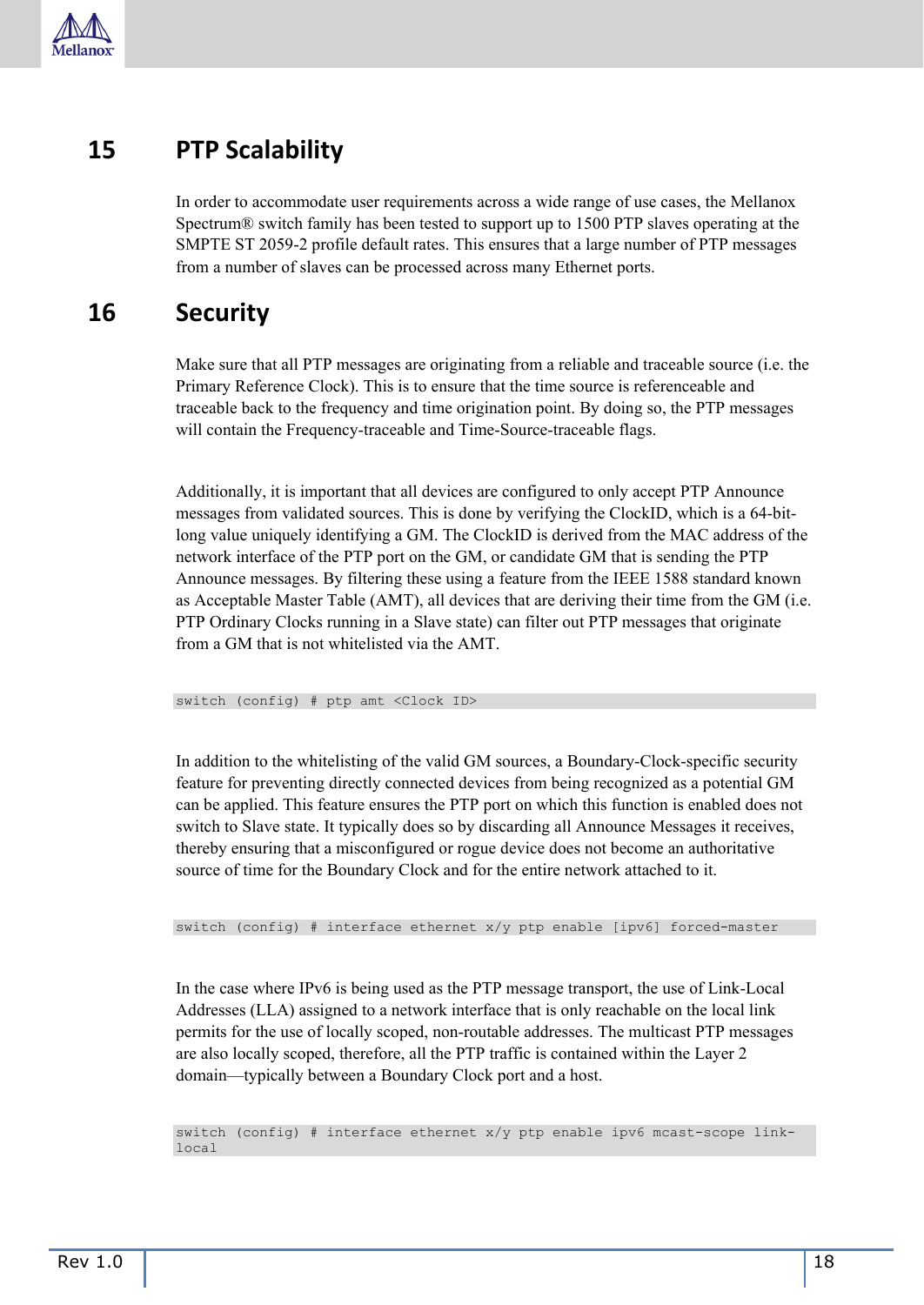

### <span id="page-18-0"></span>**17 Distributing PTP to Remote Locations**

In some cases, there may be a need to distribute PTP over remote infrastructure if used within a metro area or beyond. This could result from building/location constraints at the remote location such as roof access limitations for antennas for the GNSS reception, a lack of sky visibility, or other technical reasons.

Whatever the reason for extending the PTP infrastructure beyond the local network fabric, there are a few key points to keep in mind. The accuracy and stability of PTP is dependent on PTP-aware devices that perform hardware timestamping in order to meet the requirements. As such, networks where the transport is built using an overlay model such as MPLS, VxLAN or other techniques that obfuscate the physical layer from the transport layer, will prevent hardware timestamping at each physical node along the transport path. Therefore, PTP messages carried across these links will not be time stamped as they would on the local network infrastructure.

In order to ensure that PTP accuracy is maintained over the remote connections, this will require access to the Layer 1 transport such as optical wavelengths or dark fibre, so that the active network equipment at each hop along the path is PTP-aware and can perform hardware timestamping.

If running PTP over extended distances, the use of extensive linear and non-linear filtering combined with high message rates and very long settling times is required as an additional means to counteract asymmetries that are common in such environments to reach a high degree of accuracy. Therefore, the use of specific PTP profiles and/or parameters for the long haul vs. the network fabric may be required.

Nevertheless, if roof access is available for GNSS equipment, this should not be a concern in many cases since, as explained above. If the performance targets permit, common and traceable primary reference clocks should allow for the use of a GM per location while still maintaining accurate and stable timing.

### <span id="page-18-1"></span>**18 Troubleshooting**

In cases where the overall PTP system may appear to produce unexpected results, a troubleshooting methodology to identify the causes of the possible disruption is typically the best path to detecting a fault. This effort can be broken down into the following steps:

- 1. [Physical/Logical Interface Status](#page-19-0)
- 2. [PTP Domain Number](#page-19-1)
- 3. [Message Rates Consistency](#page-20-0)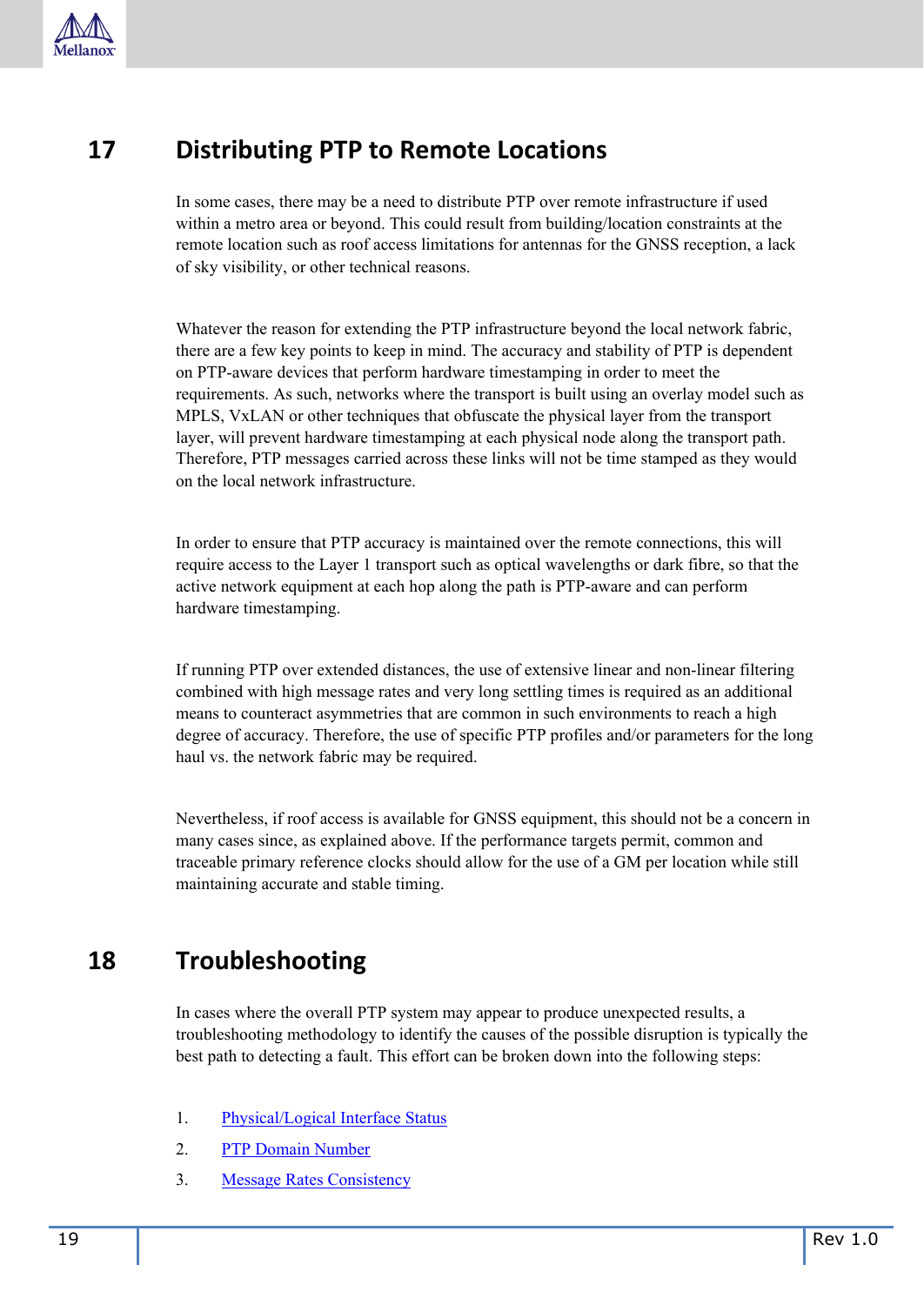

- 4. [PTP Message Counters](#page-20-1)
- 5. [Announce Message Dataset](#page-20-2)
- 6. [Slave-Only Flag](#page-21-0)
- 7. [Forced-Master Log Output](#page-21-1)
- 8. [AMT Log Output](#page-21-2)
- 9. [PTP Port State Changes](#page-21-3)
- 10. [Mean Path Delay Variations](#page-21-4)
- 11. [Offset from Master Variations](#page-22-0)
- 12. [Multiple Ports Upstream to the Next Hop](#page-22-1)

#### <span id="page-19-0"></span>**18.1 Physical/Logical Interface Status**

The PTP port depends on the underlying physical and, if applicable logical interface(s) being enabled and properly configured. "ptp enable [ipv6]" must be applied to the physical interface (switchport or routed), the corresponding VLAN interface(s) if applicable, the LAG port if applicable and the VRF if not running in the default VRF.

The sum of this logic enables PTP and enables the extended flexibility that the Mellanox Onyx PTP implementation delivers in terms of specifically selecting which (sub) interface(s) are PTP-enabled.



<span id="page-19-2"></span>*Figure 2. "Nested" PTP Logic for Configuring Interfaces*

#### <span id="page-19-1"></span>**18.2 PTP Domain Number**

All PTP devices are part of a single PTP domain, the default domain ID in Mellanox Onyx is 127, as defined in SMPTE ST 2059-2. Any PTP port that is not a part of the same domain as the configured domain ID will discard the received PTP messages.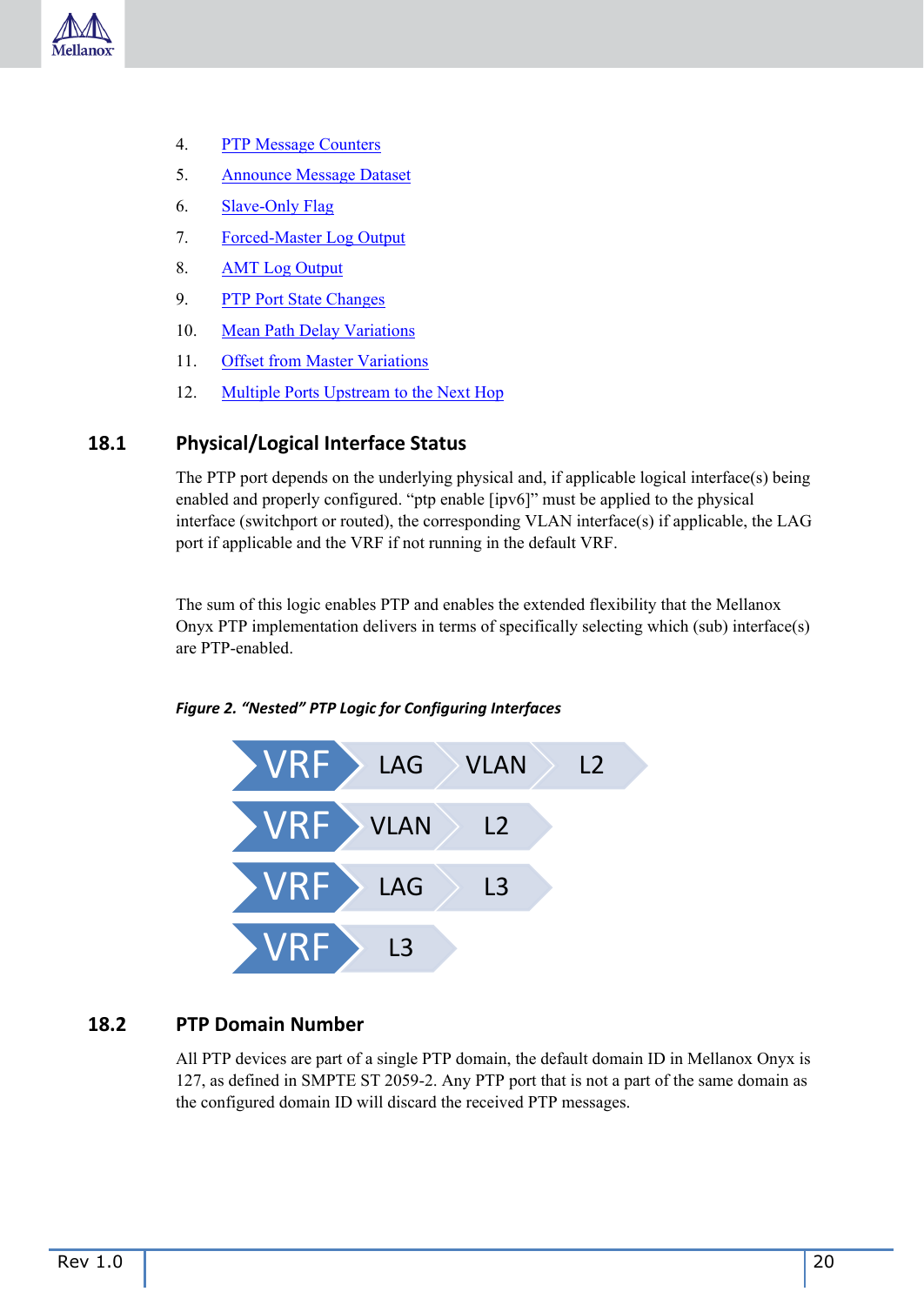

#### <span id="page-20-0"></span>**18.3 Message Rates Consistency**

Within a PTP domain, all PTP message rates should be consistent. If there are discrepancies between PTP devices, the affected PTP ports may find themselves in a form of loop whereby the PTP port state is constantly changing due to announce timeouts for example. Accuracy may also be impacted by having different sync and delay rates configured amongst devices.

Mellanox Onyx reports on Announce and Sync interval rates between what is configured on the Mellanox Onyx Slave port and what is received from the Master port.

```
Nov 19 17:13:27 switch <snip>: [702.322] PTP [Debuggability]: Matched Sync 
interval on Eth1/15. Configured -3, Received -3 
Nov 19 17:13:27 switch <snip>:: [pm.NOTICE]:<snip>: PTP [Debuggability]:
Matched Sync interval on Eth1/15. Configured -3, Received -3
Nov 19 17:13:27 switch <snip>: [702.322] PTP [Debuggability]: Matched
Announce interval on Eth1/15. Configured -2, Received -2 
Nov 19 17:13:27 switch pm[3436]: [pm.NOTICE]: <snip>: PTP [Debuggability]:
Matched Announce interval on Eth1/15. Configured -2, Received -2
```
#### <span id="page-20-1"></span>**18.4 PTP Message Counters**

To track PTP message communication on any given PTP enabled port, message counters per

PTP message type help further identify discrepancies in message rates between PTP clocks.

For example, identifying that message Delay requests and responses are symmetrical (1:1 ratio) provides guidance about the ongoing message exchange. The example below is for a port running as a Slave (TX Delay Req, RX Delay Resp).

|           | switch (config)# show ptp interface ethernet $1/15$ counters |
|-----------|--------------------------------------------------------------|
| Eth1/15   |                                                              |
| RX        |                                                              |
| 3165      | Sync message count                                           |
| 0         | Delay request message count                                  |
| 0         | PDelay request message count                                 |
| $\Omega$  | PDelay response message count                                |
| $\Omega$  | Follow Up message count                                      |
| 3170      | Delay response message count                                 |
| $\Omega$  | PDelay response follow Up message count                      |
| 1583      | Announce message count                                       |
| $\Omega$  | Signalling message count                                     |
| 396       | Management message count                                     |
|           |                                                              |
| <b>TX</b> |                                                              |
| $\Omega$  | Sync message count                                           |
| 3170      | Delay request message count                                  |
| $\Omega$  | PDelay request message count                                 |
| $\Omega$  | PDelay response message count                                |
| 0         | Follow Up message count                                      |
| 0         | Delay response message count                                 |
| 0         | PDelay response follow Up message count                      |
| 0         | Announce message count                                       |
| 0         | Signalling message count                                     |
| 3         | Management message count                                     |
| 0         | Forwarded Management message count                           |

#### <span id="page-20-2"></span>**18.5 Announce Message Dataset**

A packet-capture tool, such as PTP Track Hound or Wireshark, can be used for verification to see if the received PTP Announce dataset matches what is expected. This is another means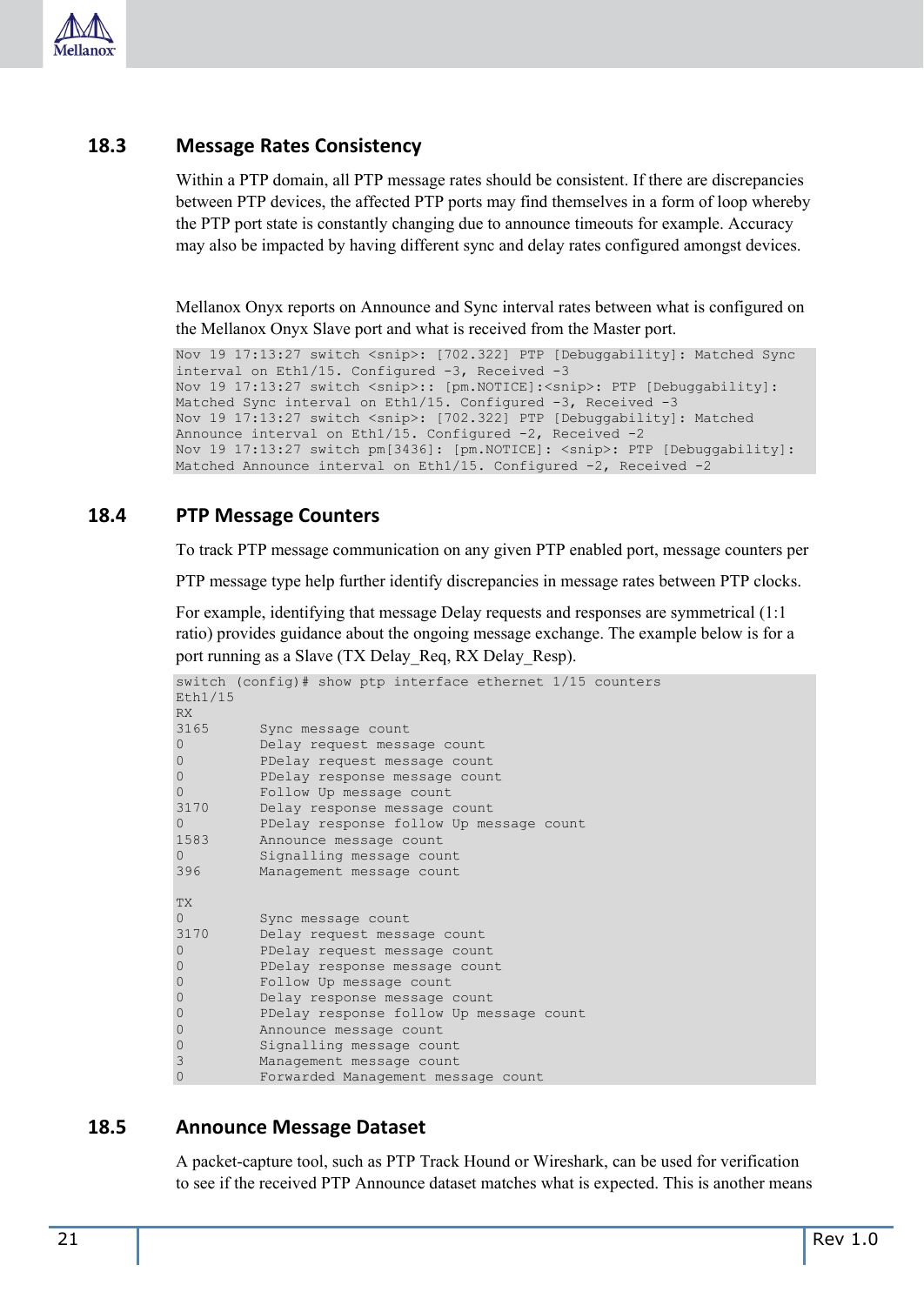

for ensuring that the BMCA related values are set correctly (Priority 1, Clock Class, Clock Accuracy, Clock Variance, Priority 2). This may occur due to device misconfiguring or erroneous dataset generated by a PTP node.

#### <span id="page-21-0"></span>**18.6 Slave-Only Flag**

In most cases, PTP devices that do not require to be elected as a Master should have the "Slave only" flag enabled in their configuration. This helps reduce the risk of a misconfigured device from being elected as a Master.

#### <span id="page-21-1"></span>**18.7 Forced-Master Log Output**

The output of the PTP forced-master logging feature provides visibility into directly connected misconfigured PTP devices connected to the interface that would otherwise trigger a BMCA due to the announce messages generated by those PTP devices.

switch (config)# show ptp forced-master log

---------------------------------------------------------------------------- Clock Identity \_\_\_\_\_\_\_\_\_ Interface VLAN IP Address \_\_\_\_\_ Last Occurrence ---------------------------------------------------------------------------- 00:1E:C0:FF:FE:85:BB:DB Eth1/16 N/A 192.168.211.11 2019/11/19 09:37:48

#### <span id="page-21-2"></span>**18.8 AMT Log Output**

The output of the PTP AMT logging feature provides visibility into misconfigured PTP devices connected to any interface of the switch that would otherwise trigger a BMCA due to the announce messages.

| switch (config)# show ptp amt log                 |  |                           |                     |
|---------------------------------------------------|--|---------------------------|---------------------|
| Clock Identity                                    |  | Interface VLAN IP Address | Last Occurrence     |
| 08:00:11:FF:FE:21:E4:46 Eth1/18 N/A 192.168.12.11 |  |                           | 2019/11/19 09:50:05 |

#### <span id="page-21-3"></span>**18.9 PTP Port State Changes**

PTP port state changes are logged to Mellanox Onyx. This helps identify transient, as well as permanent, port state changes that may locally or globally impact the stability of the PTP infrastructure.

```
Nov 19 12:30:34 switch pm[3435]: [pm.NOTICE]: <snip>: PTP [Debuggability]:
PTP Grandmaster clock has changed from ec0d9a.fffe.fde548 to 
080011.fffe.21e446
```
Nov 19 12:30:34 switch pm[3435]: [pm.NOTICE]: <snip>: port 4: Interface Eth1/18 state changed from UNCALIBRATED to SLAVE on MASTER\_CLOCK\_SELECTED

#### <span id="page-21-4"></span>**18.10 Mean Path Delay Variations**

The mean path delay between the Slave port and the upstream Master port should, under normal operation, be stable and only vary within a small range of nanoseconds. This value is partly dependent on the interface speed and in the case of non-PTP-aware infrastructure in the path. Network load will additionally impact this value due to jitter introduced along the path. In Mellanox Onyx, a max mean path delay threshold value in nanoseconds can be set so that it logs each PTP message calculation that crosses the defined value.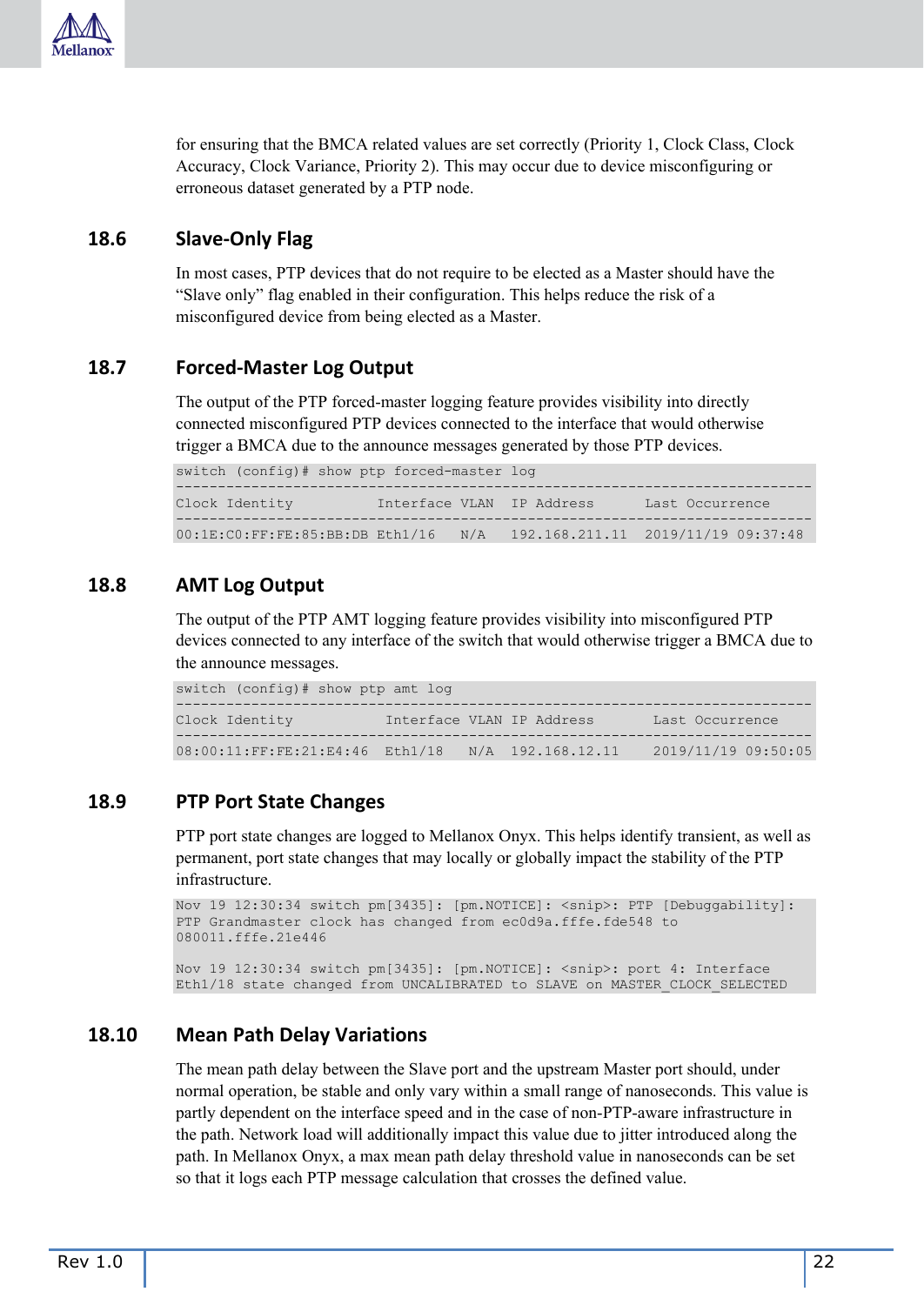

switch (config) # ptp mean-path-delay <value>

#### <span id="page-22-0"></span>**18.11 Offset from Master Variations**

Under normal operating conditions, the Slave port offset from the master should also be stable and vary within a small range of nanoseconds. In Mellanox Onyx, a max/min offset threshold value in nanoseconds can be set so that it logs each PTP message calculation that results in a value that is outside the user-defined boundaries. It can be defined using the following syntax:

switch (config) # ptp offset-from-master <value> <value>

The last measured values can be viewed in the CLI via the "show ptp status" command.

```
switch (config)# show ptp status
```

```
PTP mode \qquad \qquad : Boundary Clock
PTP Offset Threshold (ns) : -100000, 100000 
PTP Mean Path Delay Threshold (ns): 1000000000 
---------------------------------------------------------------------------- 
Interface Time Offset from Master (ns) Mean Path 
Delay (ns) 
---------------------------------------------------------------------------- 
Eth1/13 2019/12/02 10:42:08.913 -1 155
Eth1/13 2019/12/02 10:42:08.788 -29 155
Eth1/13 2019/12/02 10:42:08.663 14 155
```

| Eth1/13 | 2019/12/02 10:42:08.663 | 14            | 155 |
|---------|-------------------------|---------------|-----|
| Eth1/13 | 2019/12/02 10:42:08.538 | $-9$          | 157 |
| Eth1/13 | 2019/12/02 10:42:08.413 | $-34$         | 157 |
| Eth1/13 | 2019/12/02 10:42:08.288 | $\mathcal{E}$ | 156 |
| Eth1/13 | 2019/12/02 10:42:08.163 | $-24$         | 156 |
| Eth1/13 | 2019/12/02 10:42:08.038 | 14            | 150 |
| Eth1/13 | 2019/12/02 10:42:07.913 | $-9$          | 156 |
| Eth1/13 | 2019/12/02 10:42:07.788 | 32            | 156 |
| Eth1/13 | 2019/12/02 10:42:07.663 | 11            | 159 |
| Eth1/13 | 2019/12/02 10:42:07.538 | $-26$         | 159 |
| Eth1/13 | 2019/12/02 10:42:07.413 | 18            | 160 |
| Eth1/13 | 2019/12/02 10:42:07.288 | $-6$          | 160 |
| Eth1/13 | 2019/12/02 10:42:07.163 | $-35$         | 161 |
| Eth1/13 | 2019/12/02 10:42:07.038 | 16            | 161 |
| Eth1/13 | 2019/12/02 10:42:06.913 | $-22$         | 161 |
| Eth1/13 | 2019/12/02 10:42:06.788 | 27            | 155 |
|         |                         |               |     |

#### <span id="page-22-1"></span>**18.12 Multiple Ports Upstream to the Next Hop**

In the case where there are multiple PTP ports on the Boundary Clock that are connected (either directly connected or are multiple hops away) upstream towards the Grandmaster independently of the transport (i.e. Layer 3, Trunk, LAG, etc.), only one port on the BC should be in a Slave state. The BMCA rules described previously apply here, including the "Steps Removed" field so that shortest path (from a PTP hop count perspective) to the GM should be used. Any other upstream ports towards the GM should be running in Passive state.